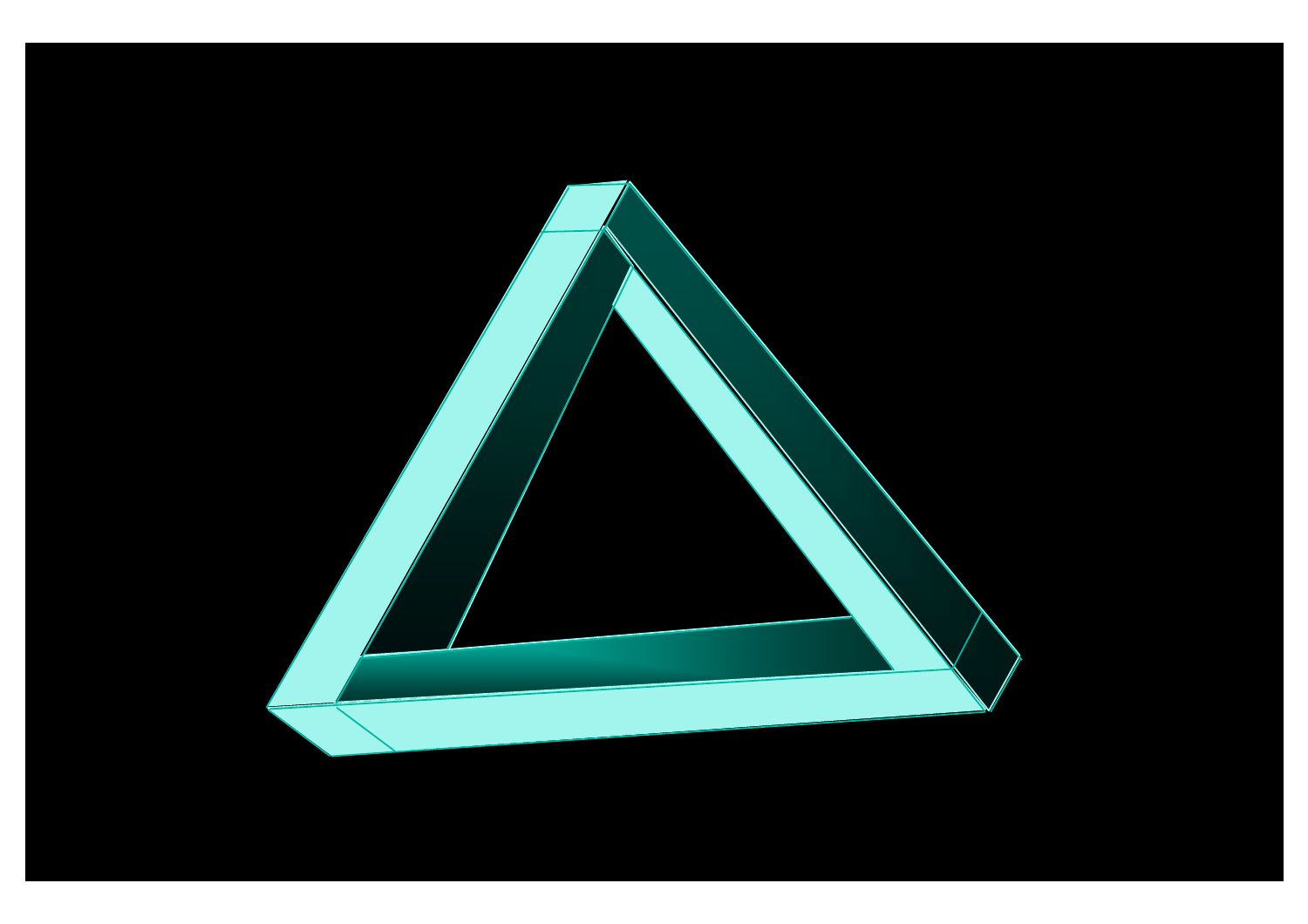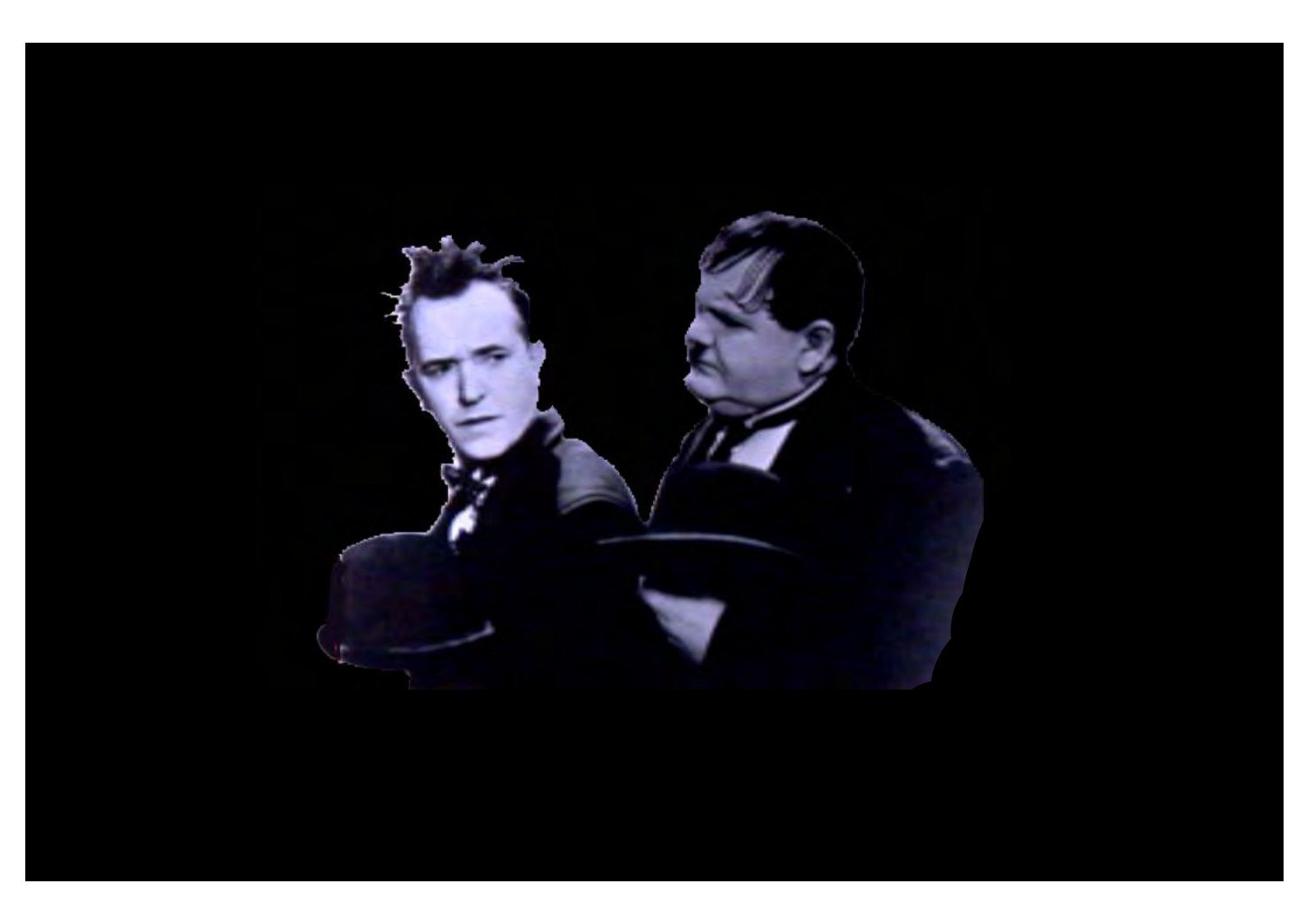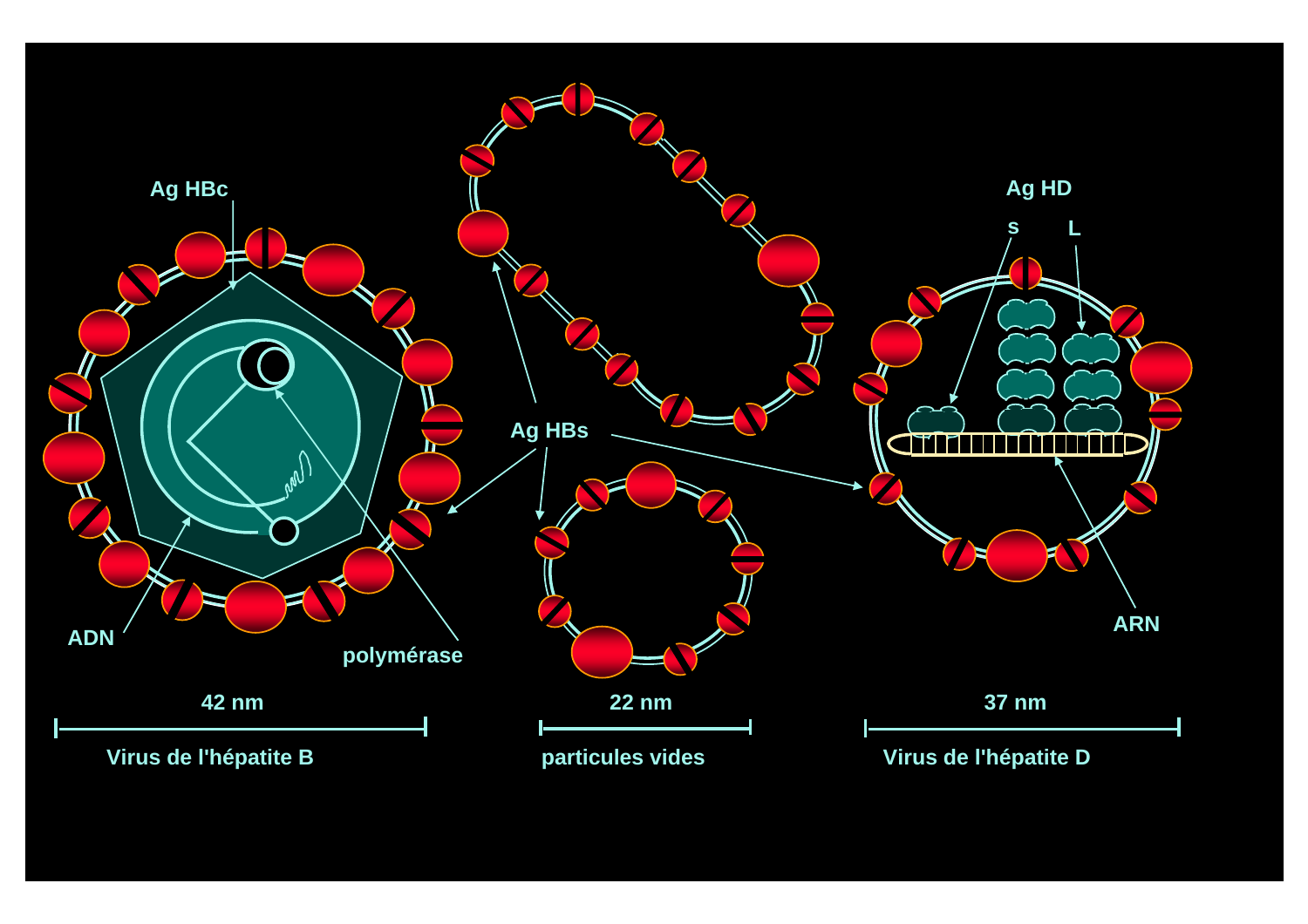## Génome 1672-1697 nt

## Protéines sHD et LHD

## Northern Blot

## IF anti-HD

plasmides codant la

o

) et

p24

(



par des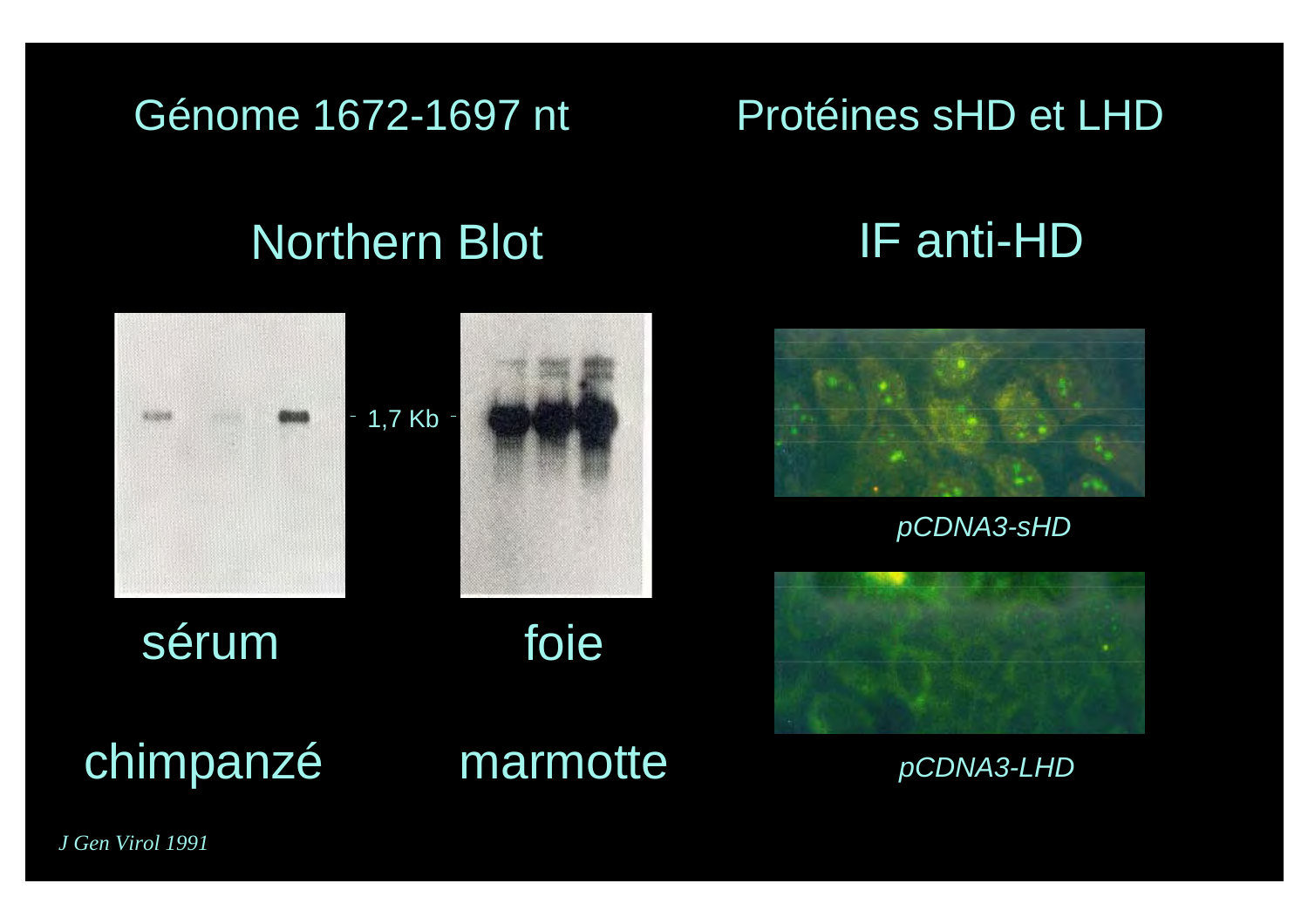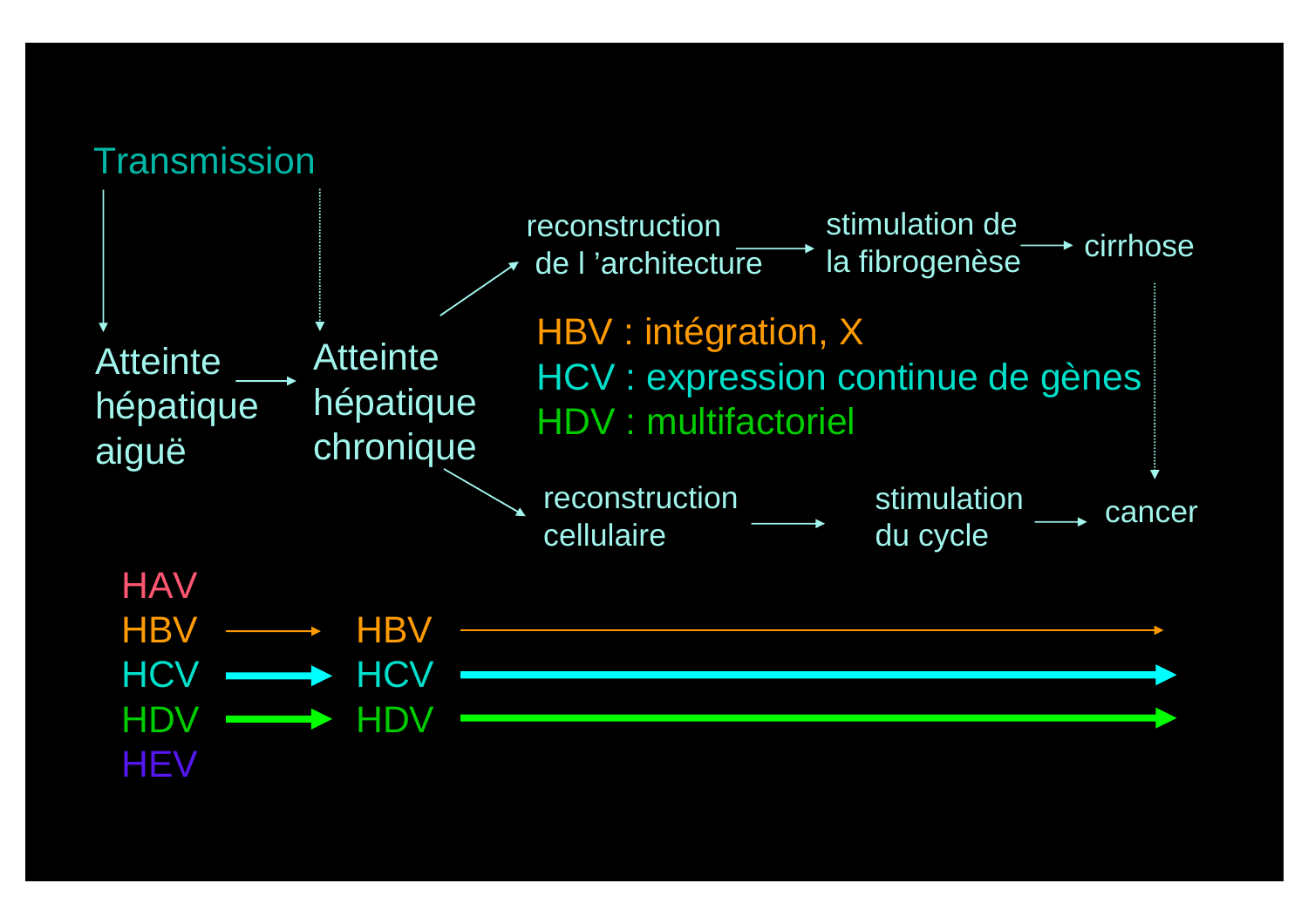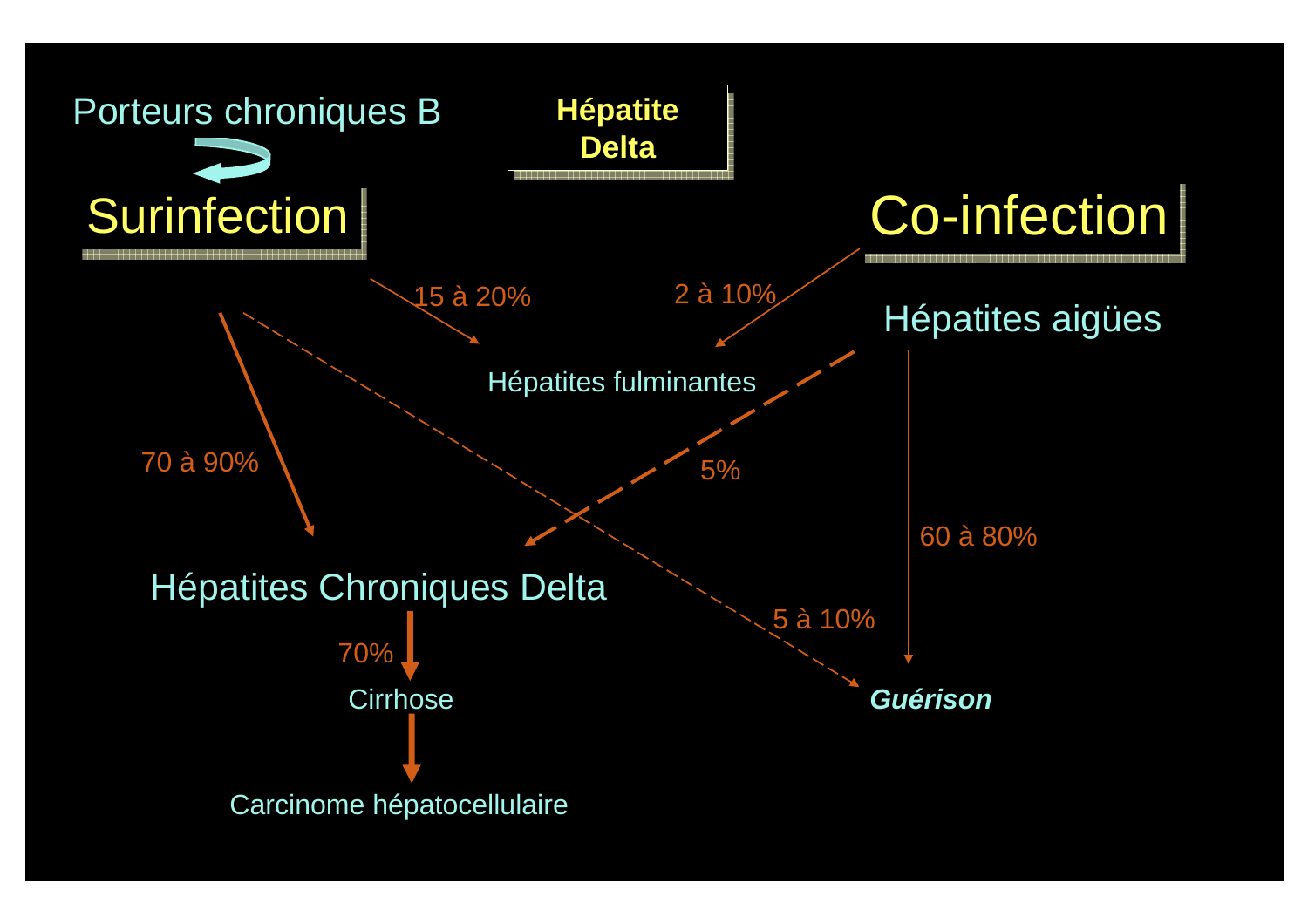## **MARQUEURS VIRAUX**

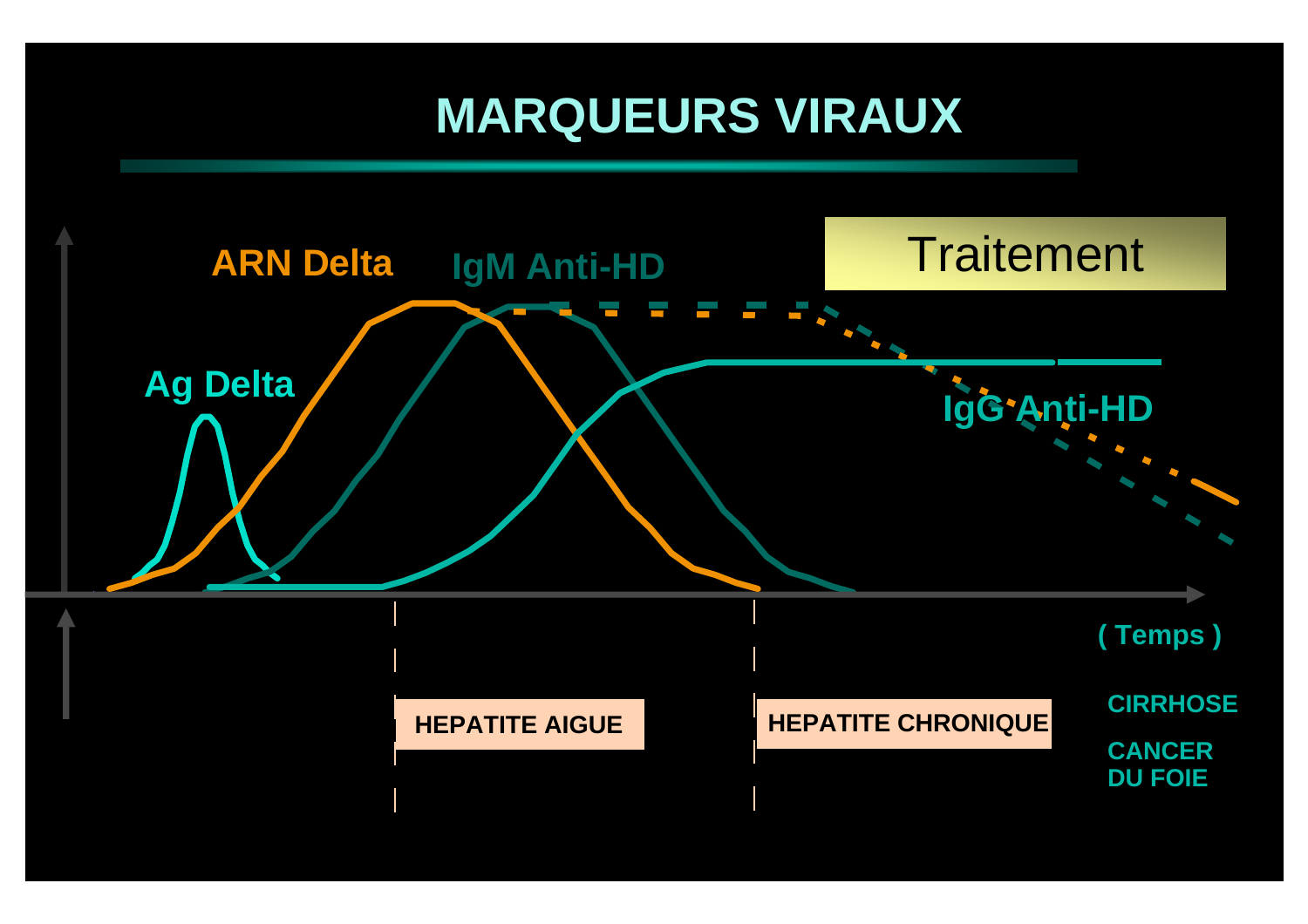## HDV toujours associé à une infection HBV ?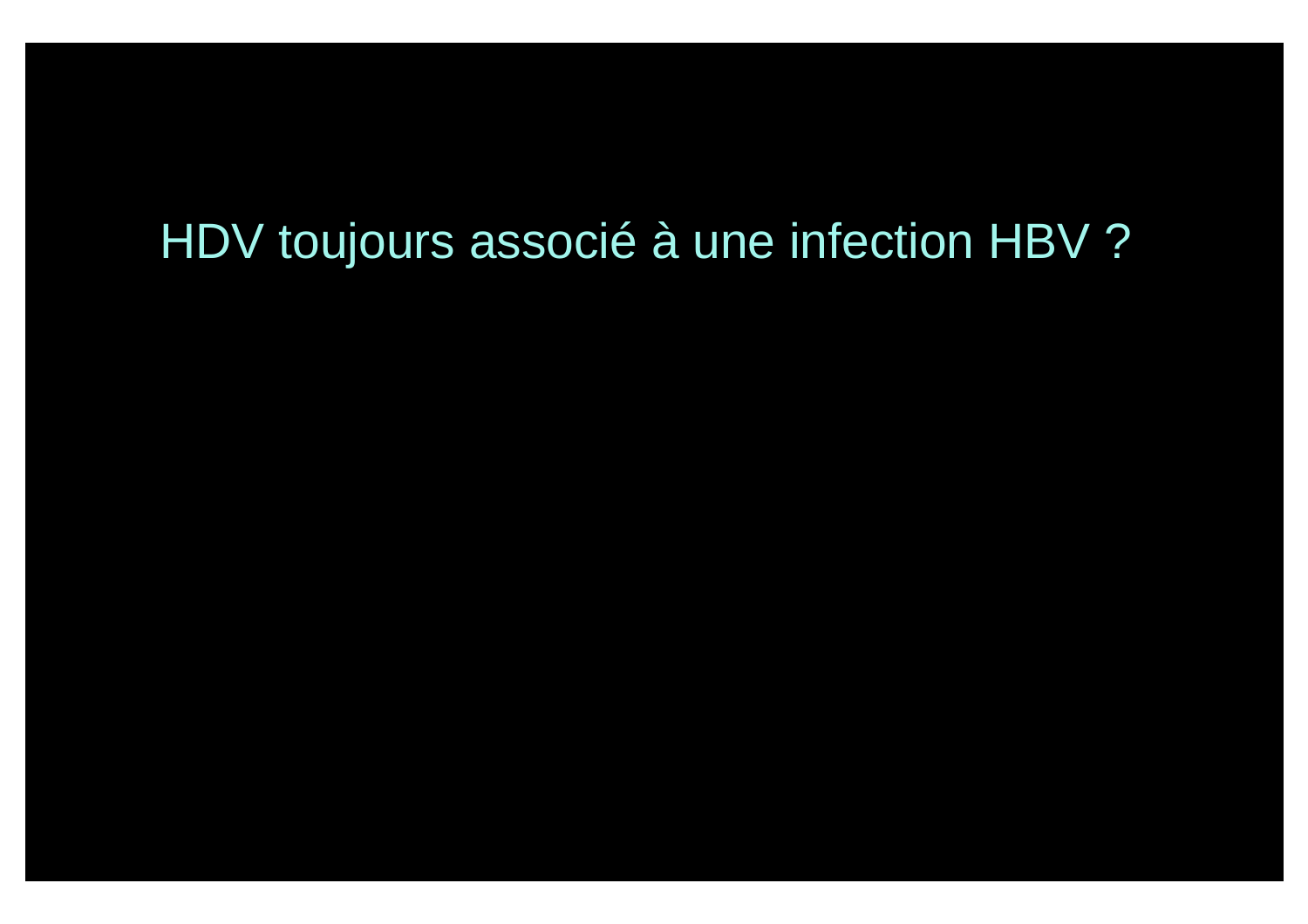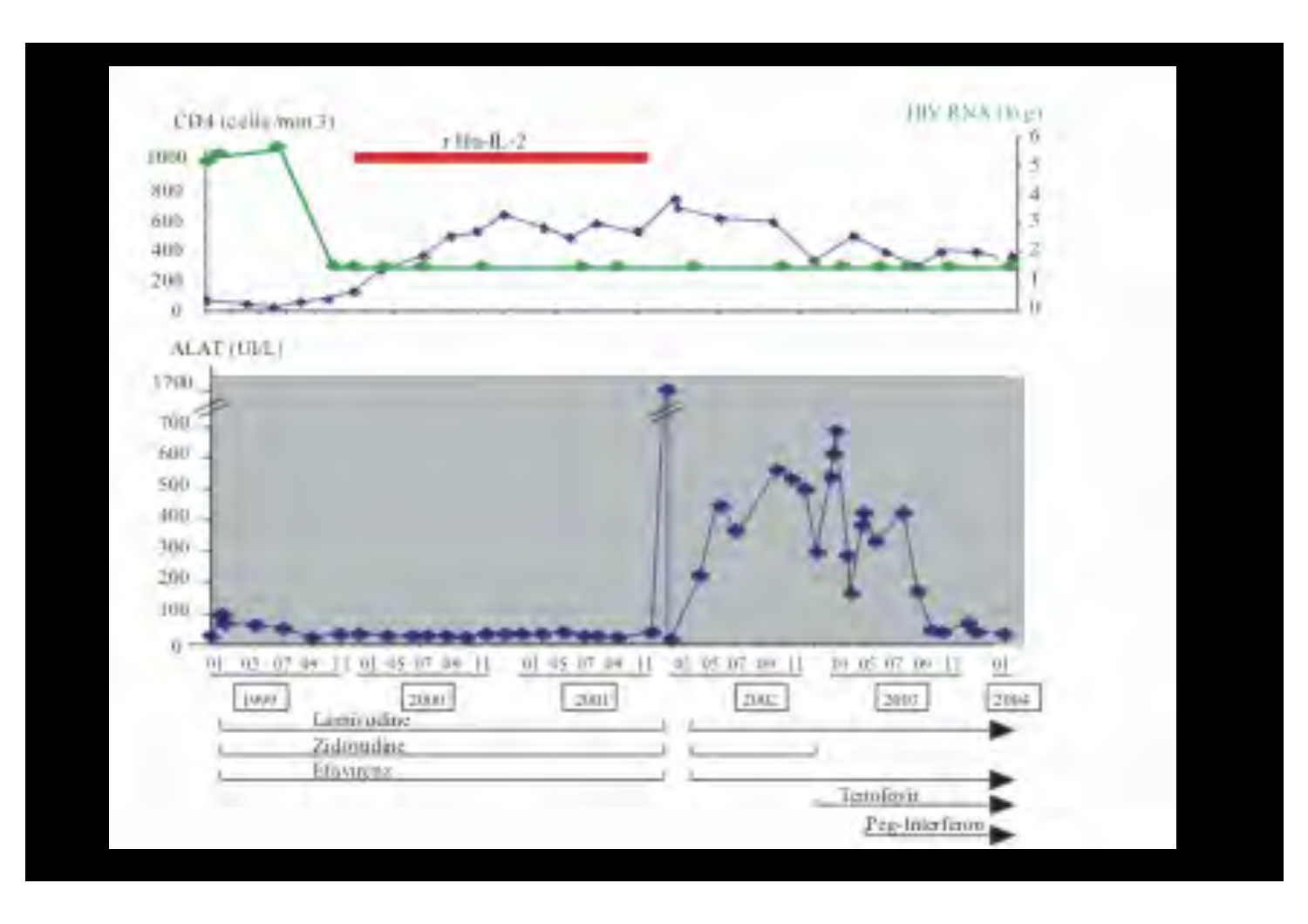## **HDV INHIBE LA REPLICATION DE L'HBV**



#### **Effet anti-transcriptionnel**

### **Compétition enveloppe**

**Cytokines (MxA ?)**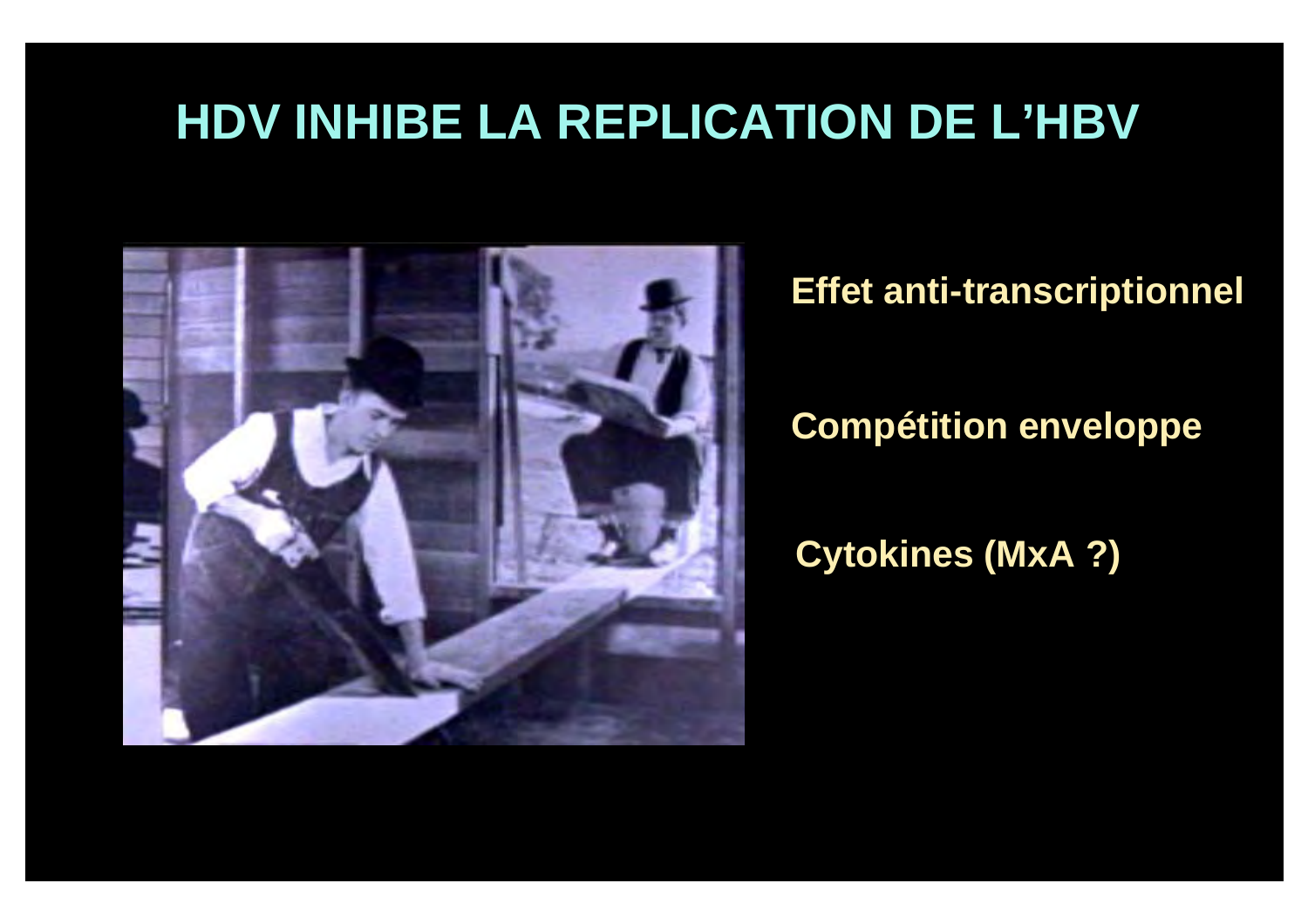## Inhibition du HBV par HDV

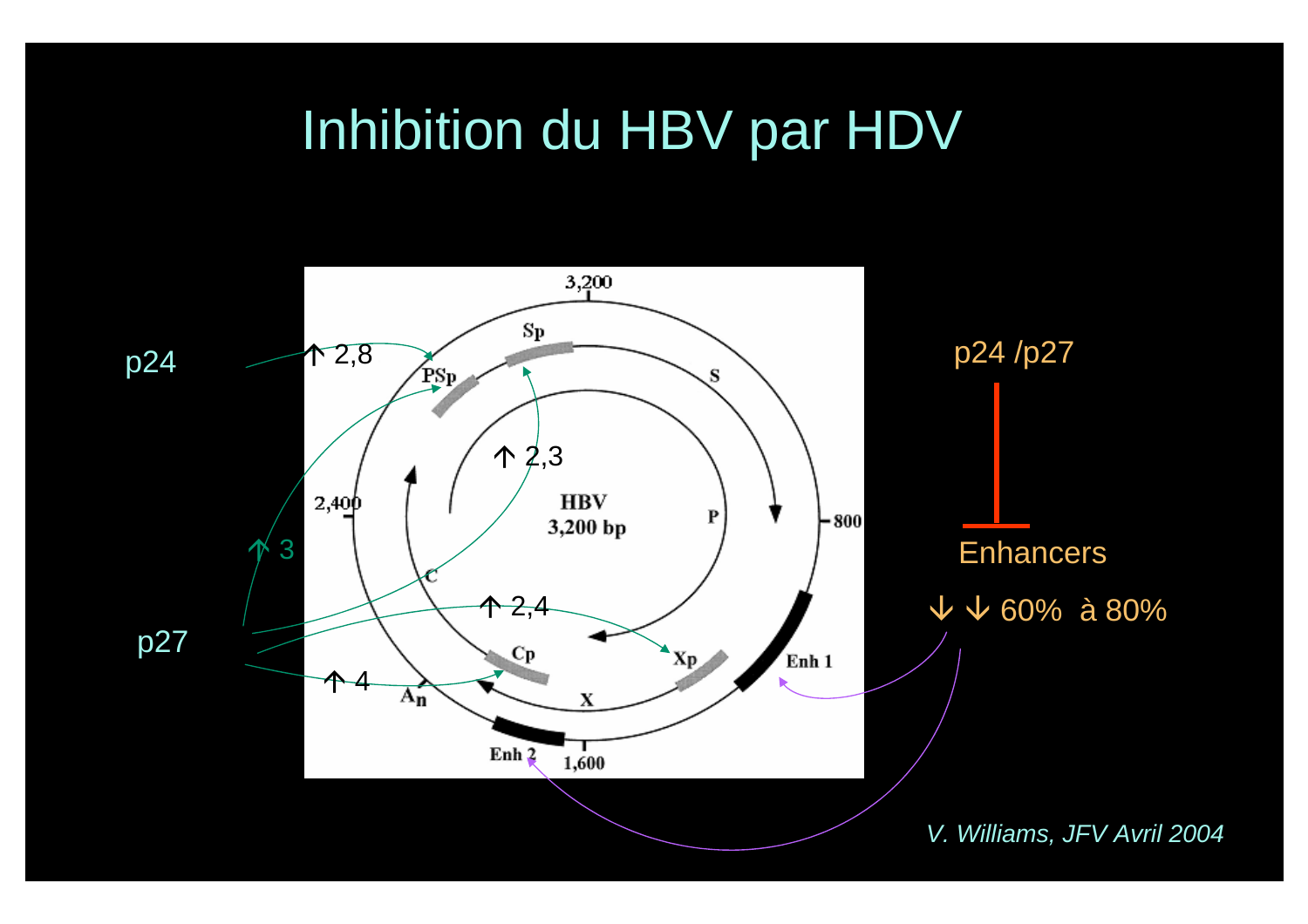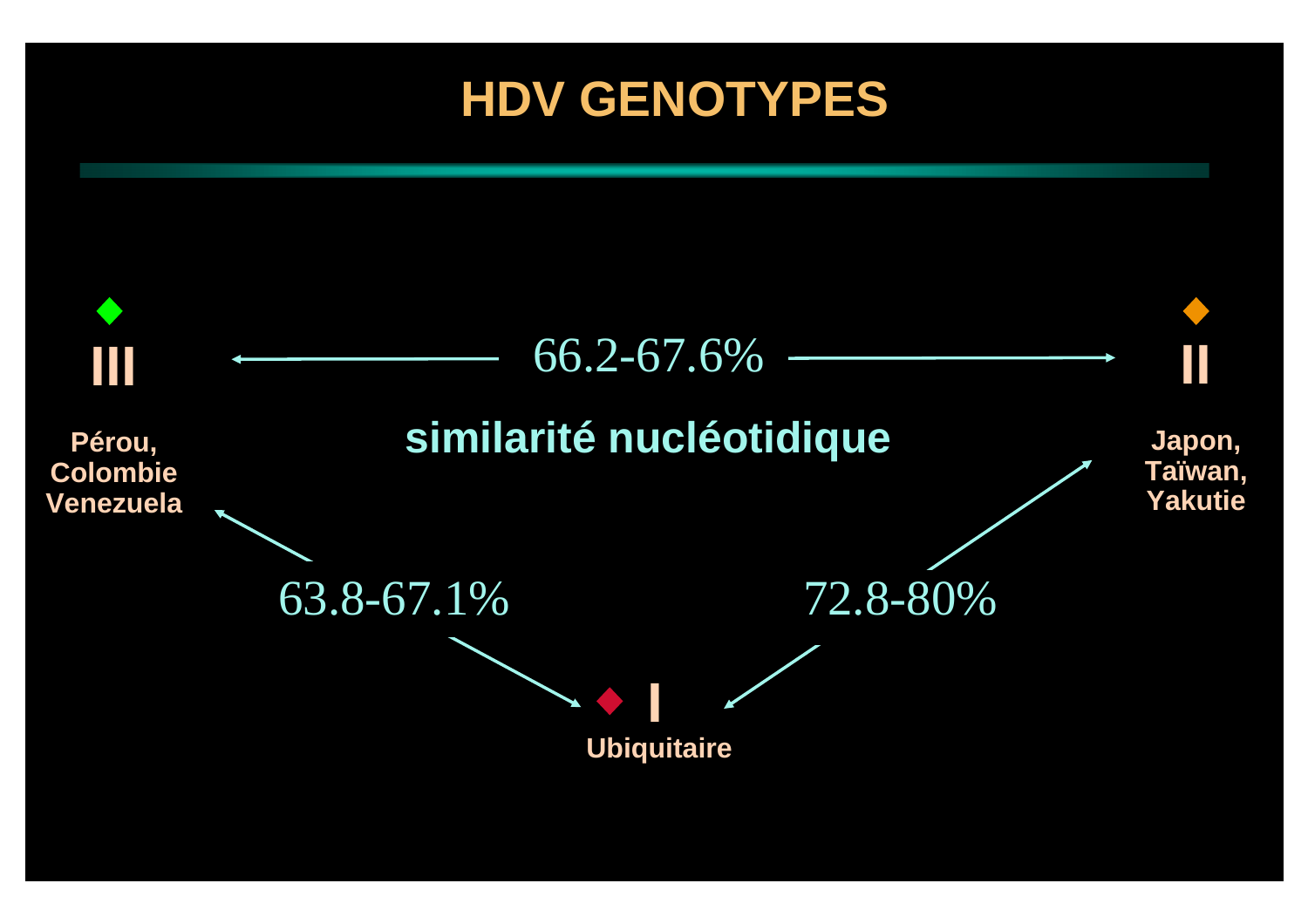## **HDV GENOTYPES**



*Wang, Nature, 1986; Imazeki, J Virol, 1990; Casey, PNAS, 1993, Wu J Gen Virol 1998, and many others*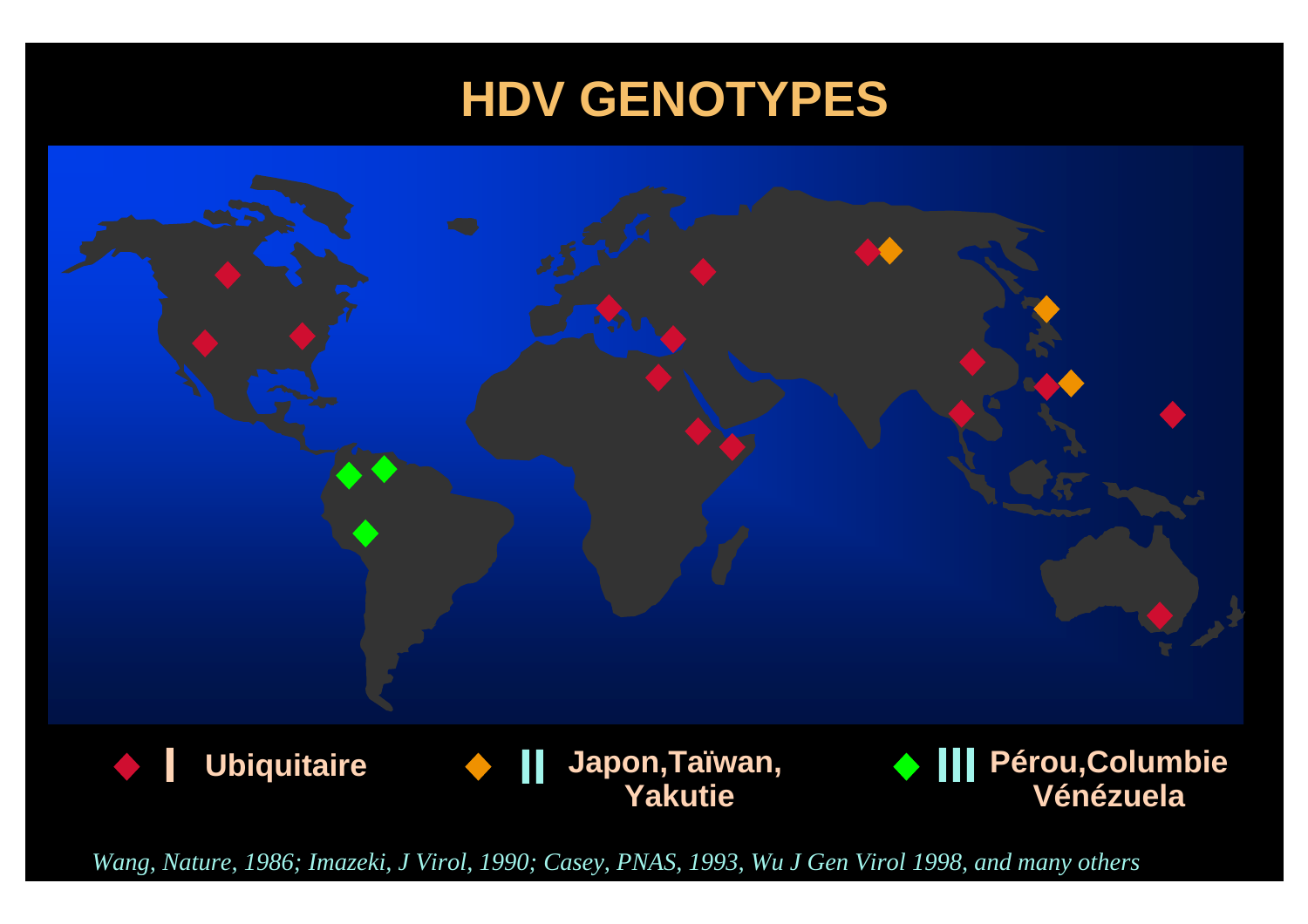## **HDV sequences phylogenetic analyses**

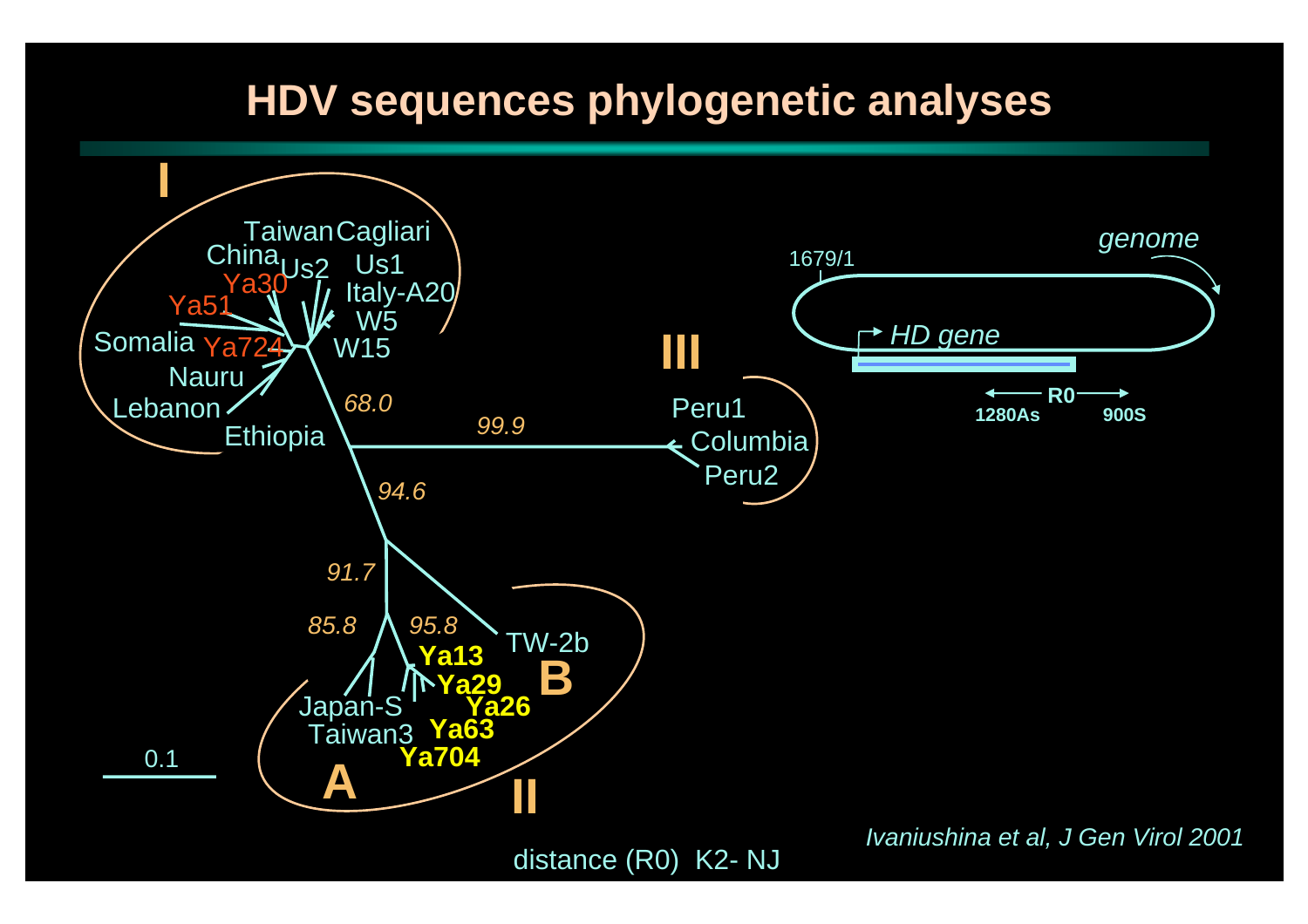## ARN HDV PAR RT-PCR

#### 1 2 3 4 5 6 7 8 9 10 1112



**1 : PCR CLASSIQUE**

*Ivanushina et al., J Gen Virol, 2001*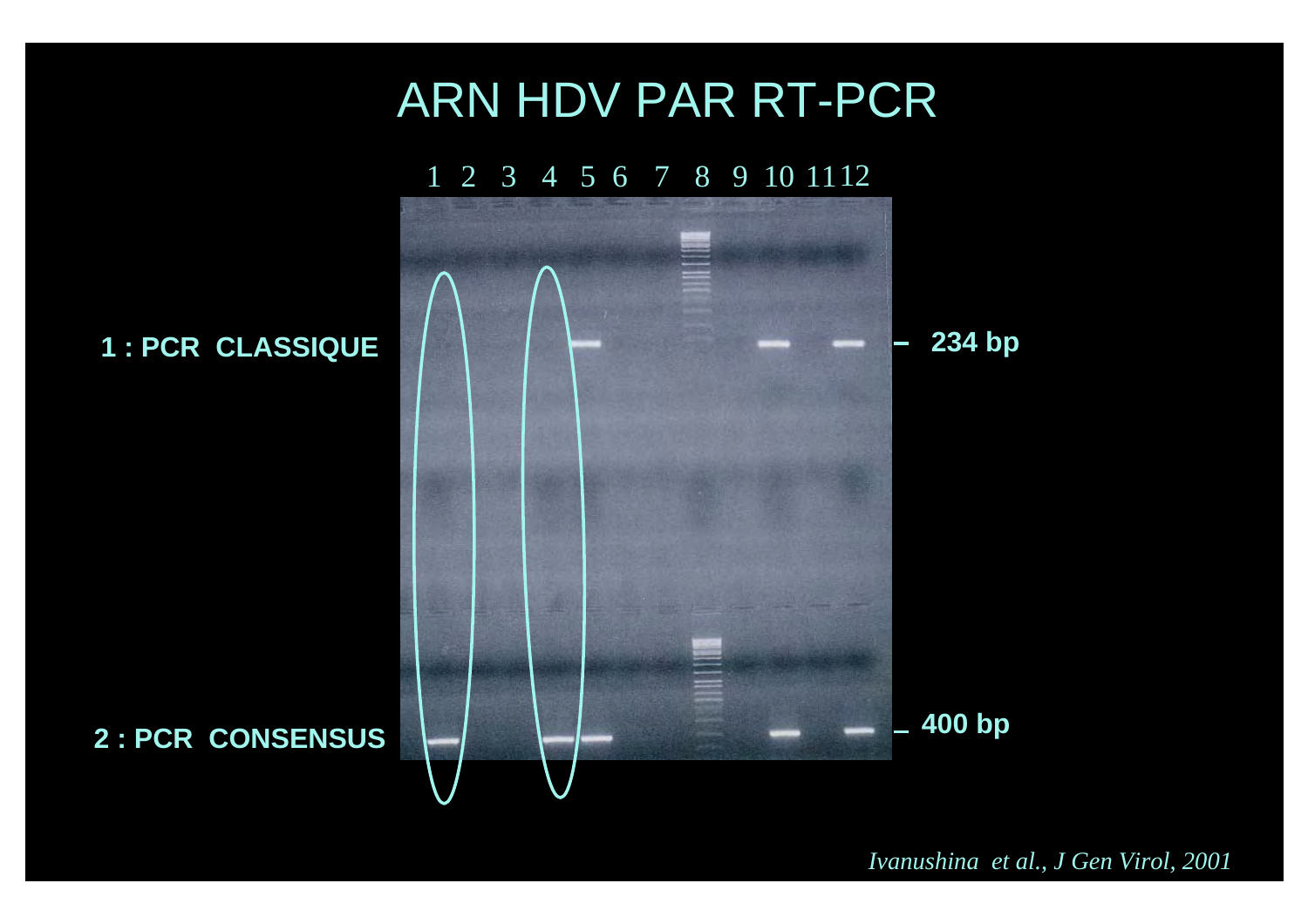Angola 1 Cameroun 5 Republique Centre Africaine 1 Rep. Democratique du Congo 1 Egypte 2 **Gabon Gambie Ghana** Guinée 2 Côte d'Ivoire 4 **Mali** Republique du Congo Pologne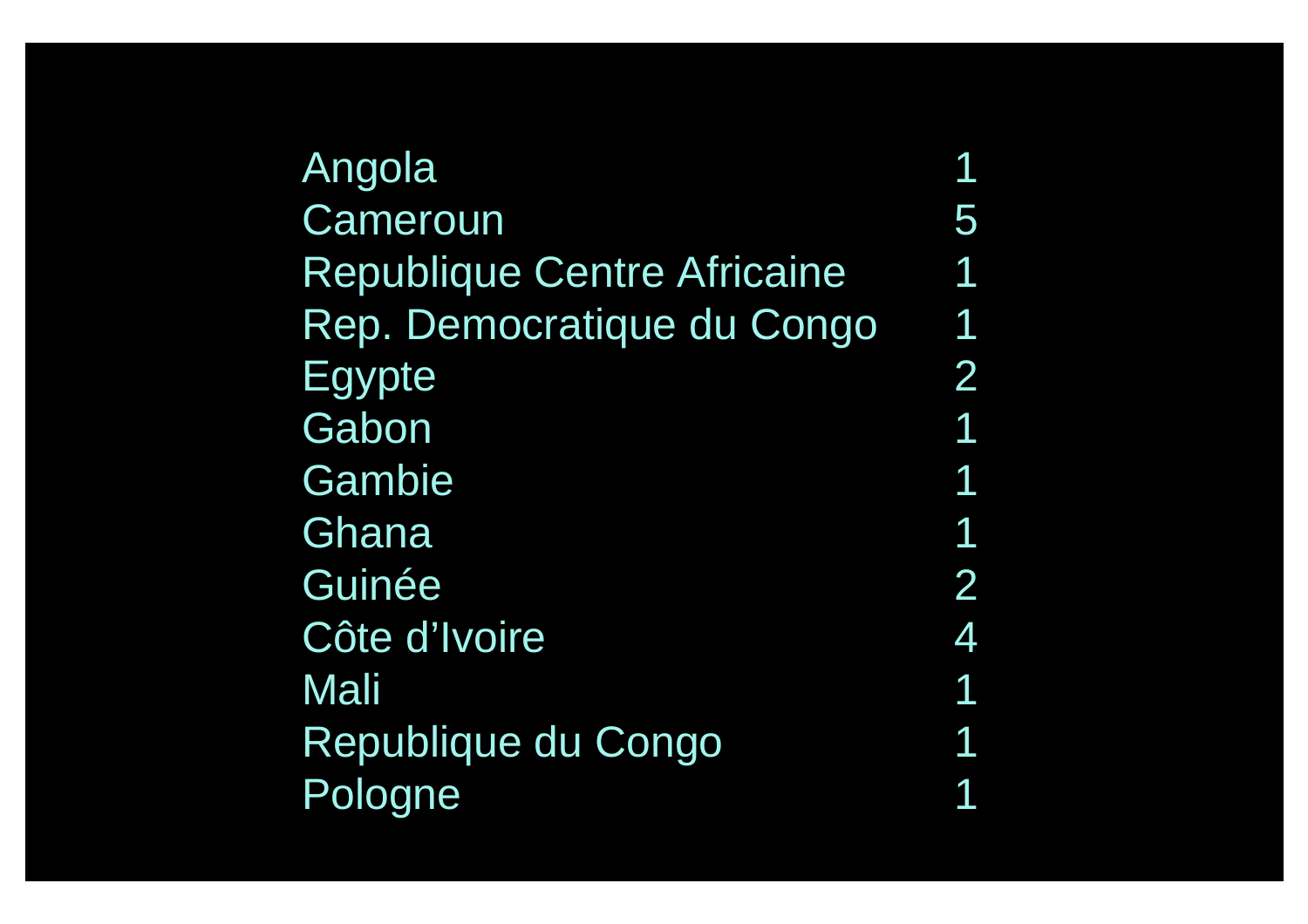## **SEQUENCE AND PHYLOGENETIC ANALYSES**

## RT- PCR amplification

- R0
- -Full length (R1 et R2)

Cloning and sequencing -Big Dye Terminator

Multiple Alignment (Clustal W1.8, ProAlign) Phylogenetic approaches

- -Distance (K2/GTR) (PAUP\* 4b6)
- -MP (PAUP\* 4b6)
- -ML (GTR+Γ)(PAUP\* 4b6 / MetaPIGA)

Stability of the topology

-Bootstrap/ SOAP/ Proalign / MetaPIGA

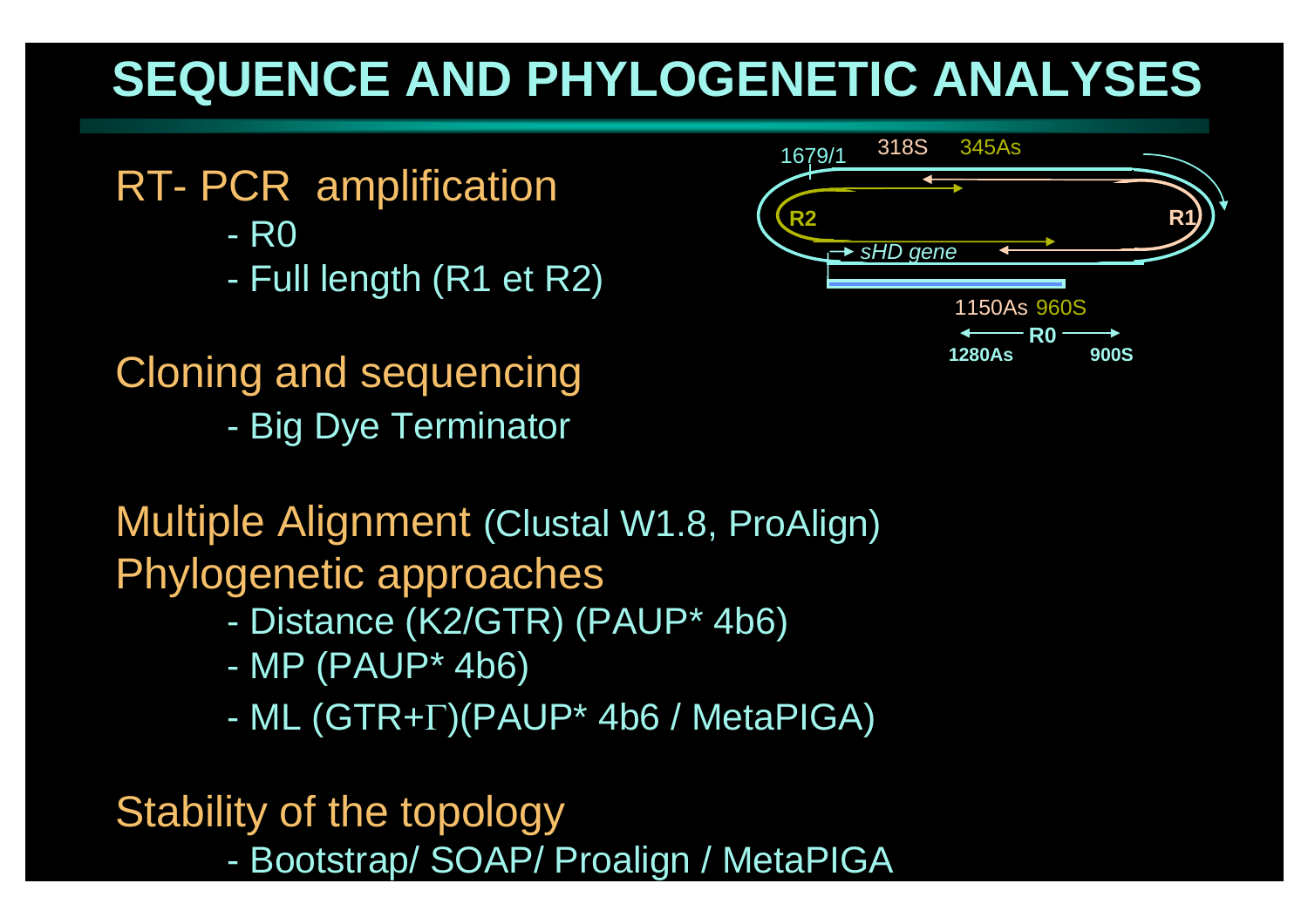



# **length**

*Radjef et al., J. Virol. 2004*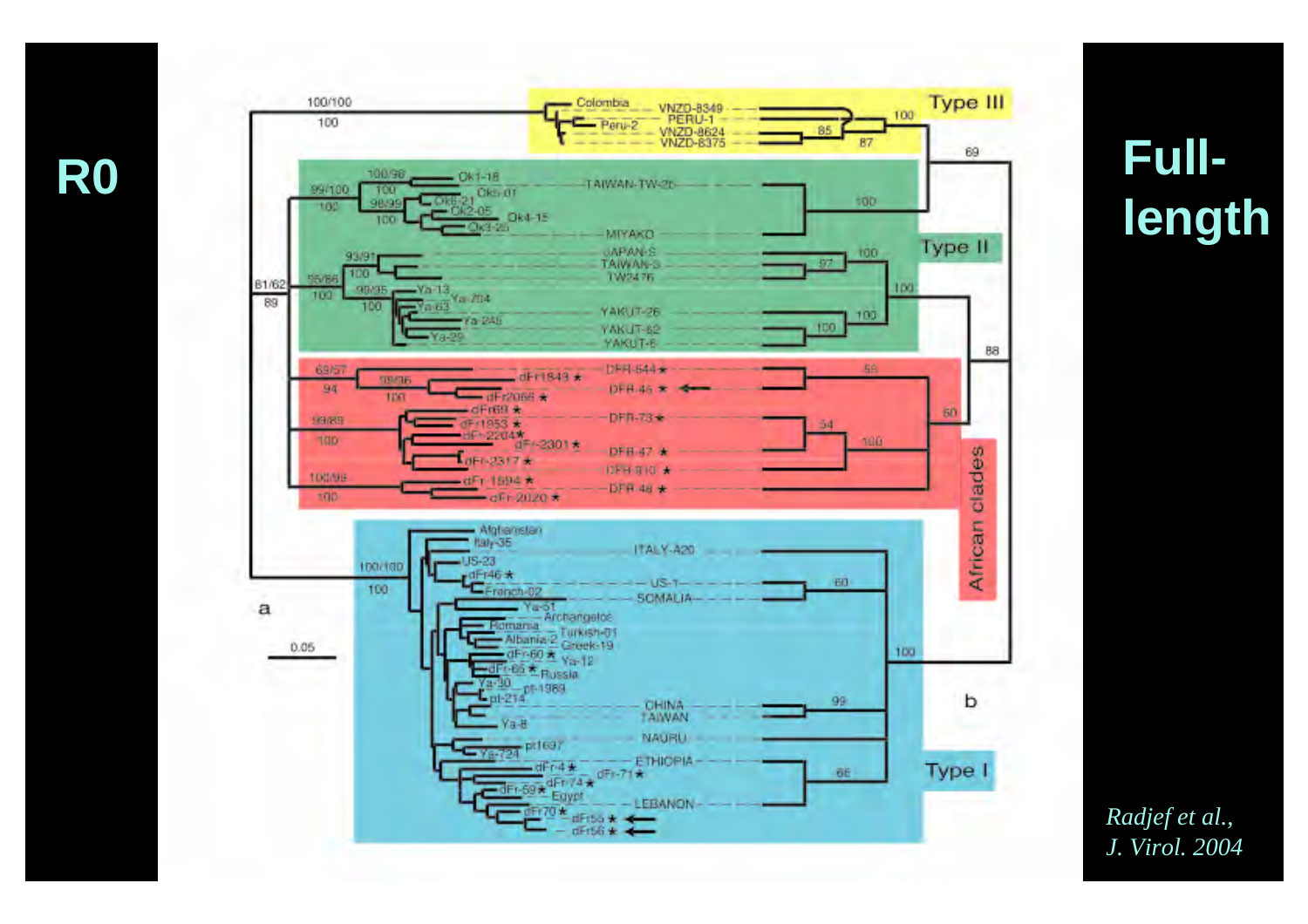## HD protein carboxy-terminal region

#### **121**

|           | 121                                                                                                                                                                                                                                                                                                                                                                                                                                                               |  |
|-----------|-------------------------------------------------------------------------------------------------------------------------------------------------------------------------------------------------------------------------------------------------------------------------------------------------------------------------------------------------------------------------------------------------------------------------------------------------------------------|--|
| $TW-2b$   | KNLSREEEEELRRLTEEDERRERRVAGPRVGDVNPLDGGPRGAPGGGFVPSMHDIPESPFTRRGDGLDVRGAQEFPWVSPQPPPPRLPLLE-CTPQ                                                                                                                                                                                                                                                                                                                                                                  |  |
| Miyako    |                                                                                                                                                                                                                                                                                                                                                                                                                                                                   |  |
| Taiwan3   | $.S.\ldots\ldots\ldots\ldots\vee\ldots E.K.\ldots\ldots\ldots\vee\ldots SG.\ldots\ldots\ldots\ldots\mathbb{Q}.$ EGV $.\ldots\ldots A.\texttt{T.E}\ldots\texttt{I}\ldots\texttt{N.G}\ldots\texttt{N.H}\ldots\mathbb{Q}\mathbb{Q}\ldots\ldots\ldots\ldots\ldots$                                                                                                                                                                                                    |  |
| Japon-S   | .IKDE.KSRQ.AGVS.T.EIT.GWSQQ-                                                                                                                                                                                                                                                                                                                                                                                                                                      |  |
| Yakut-62  |                                                                                                                                                                                                                                                                                                                                                                                                                                                                   |  |
| Yakut-26  |                                                                                                                                                                                                                                                                                                                                                                                                                                                                   |  |
| dFr910    |                                                                                                                                                                                                                                                                                                                                                                                                                                                                   |  |
| dFr47     | $.SKKPGTSQ.LGVS.T.EN.QY.W.N.G.R$                                                                                                                                                                                                                                                                                                                                                                                                                                  |  |
| $dFr$ 73  | $.S. K. \ldots. LG. \ldots \ldots \ldots \ldots \ldots \ldots \ldots \ldots \text{PQ.P.} \ldots \ldots \ldots Q. LNV. \ldots \text{T.E.} \ldots \text{I.} N. Q. \ldots W. \ldots \text{GA.S.} \ldots \ldots \cdot \text{T.} \ldots \text{N.} Q. \ldots \text{N.} Q. \ldots \text{N.} Q. \ldots \text{N.} Q. \ldots \text{N.} Q. \ldots \text{N.} Q. \ldots \text{N.} Q. \ldots \text{N.} Q. \ldots \text{N.} Q. \ldots \text{N.} Q. \ldots \$                     |  |
| dFr644    | .KGVK.EAQD.GPG.SR.LGVDID.QWGQRP--                                                                                                                                                                                                                                                                                                                                                                                                                                 |  |
| dFr45     | $.S. . K. K. . AD. . Q.A. . I. P E. P. QLLGV. S. T.E. I. . D RQ. . WGPSPT. -$                                                                                                                                                                                                                                                                                                                                                                                     |  |
| dFr48     | $\ldots \ldots \ldots \text{LG} \ldots \text{G} \ldots \text{Q} \ldots \text{K} \ldots \text{T} \ldots \ldots \text{G} \text{D} \ldots \text{G} \ldots \text{G} \ldots \text{T} \ldots \text{LHV} \ldots \text{S} \ldots \text{T} \ldots \text{E} \ldots \ldots \text{T} \ldots \text{Q} \ldots \text{WGNTP} \ldots \text{R} \ldots \ldots \text{S} \ldots \text{S} \text{G} \text{N} \text{F} \ldots \text{S} \ldots \text{S} \text{G} \text{N} \text{F} \text{$ |  |
| Ethiopia  | $H_1, \ldots, H_k, \ldots, H_k, \ldots, H_k, \ldots, H_k, \ldots, H_k, \ldots, H_k, \ldots, H_k, \ldots, H_k, \ldots, H_k, \ldots, H_k, \ldots, H_k, \ldots, H_k, \ldots, H_k, \ldots, H_k, \ldots, H_k, \ldots, H_k, \ldots, H_k, \ldots, H_k, \ldots, H_k, \ldots, H_k, \ldots, H_k, \ldots, H_k, \ldots, H_k, \ldots, H_k, \ldots, H_k, \ldots, H_k, \ldots, H_k, \ldots, H_k, \ldots, H_k, \ldots, H_k, \ldots, H_k$                                          |  |
| Italy-A20 | $\dots$ .KPG.IESLQGVS.T.EINRGWDILF.AD.PFSPQS-.R                                                                                                                                                                                                                                                                                                                                                                                                                   |  |
| Somalia   | $\dots$ .KARE.SISA.GESQGHET.TGGWDILF.SD.PFSPQS-.R                                                                                                                                                                                                                                                                                                                                                                                                                 |  |
| Peru      | $H. Q. \ldots \ldots$ . ARD.DETP.GMPLQGVS.T.E.I.IT.QWYGFTGYYWVPGQ.                                                                                                                                                                                                                                                                                                                                                                                                |  |
| VnzD8375  | $\ldots \ldots \ldots \ldots$ . ARD.DE $\ldots \ldots \ldots P. G \ldots M \ldots P \ldots \ldots \ldots \ldots LQGV \ldots \ldots S.T.E.I.I. I. . T. Q. . WYGFT \ldots GYYWVPG. . Q.$                                                                                                                                                                                                                                                                            |  |

**sHD**

**LHD**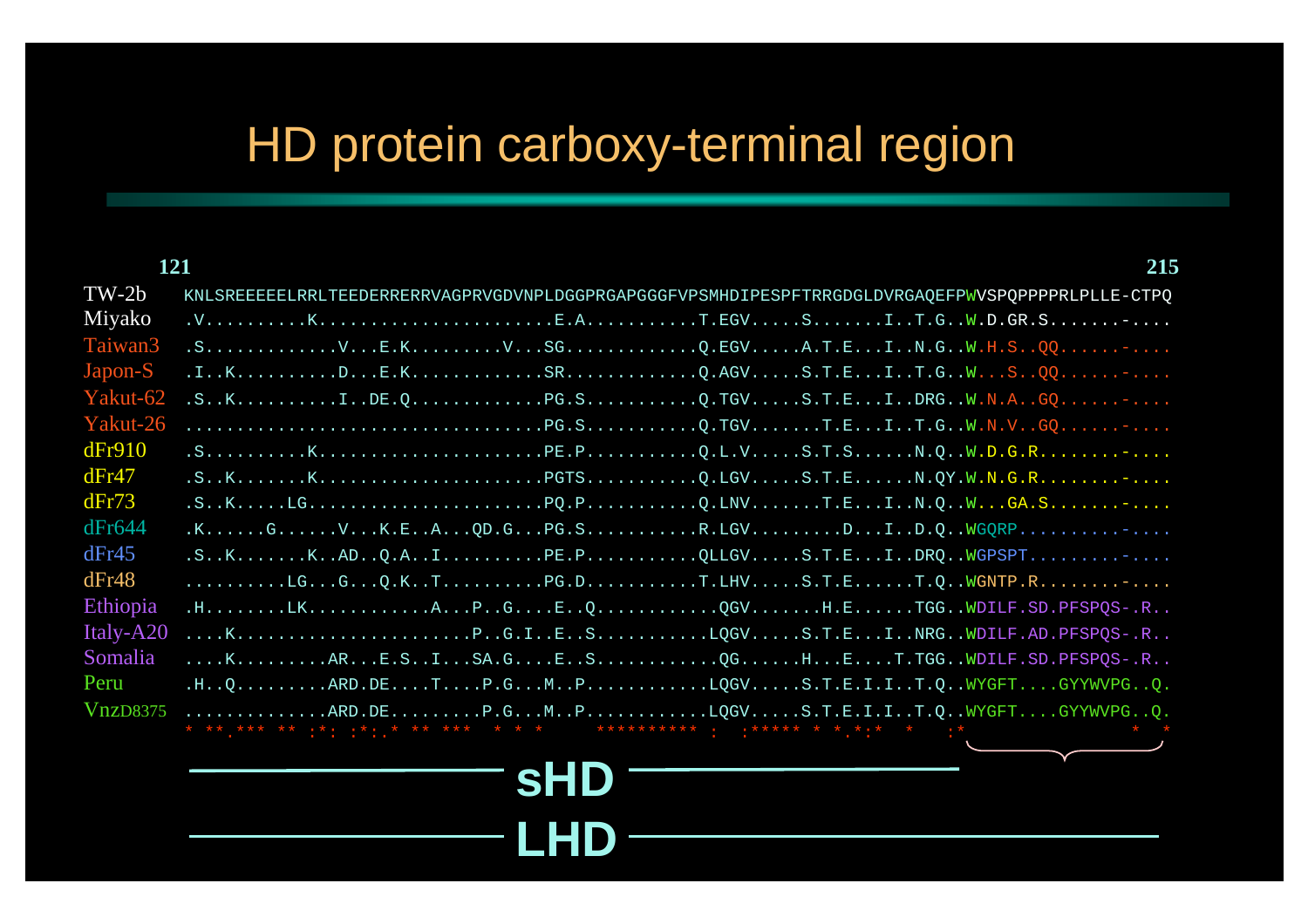

*Casey et al, J.Virol, 1998*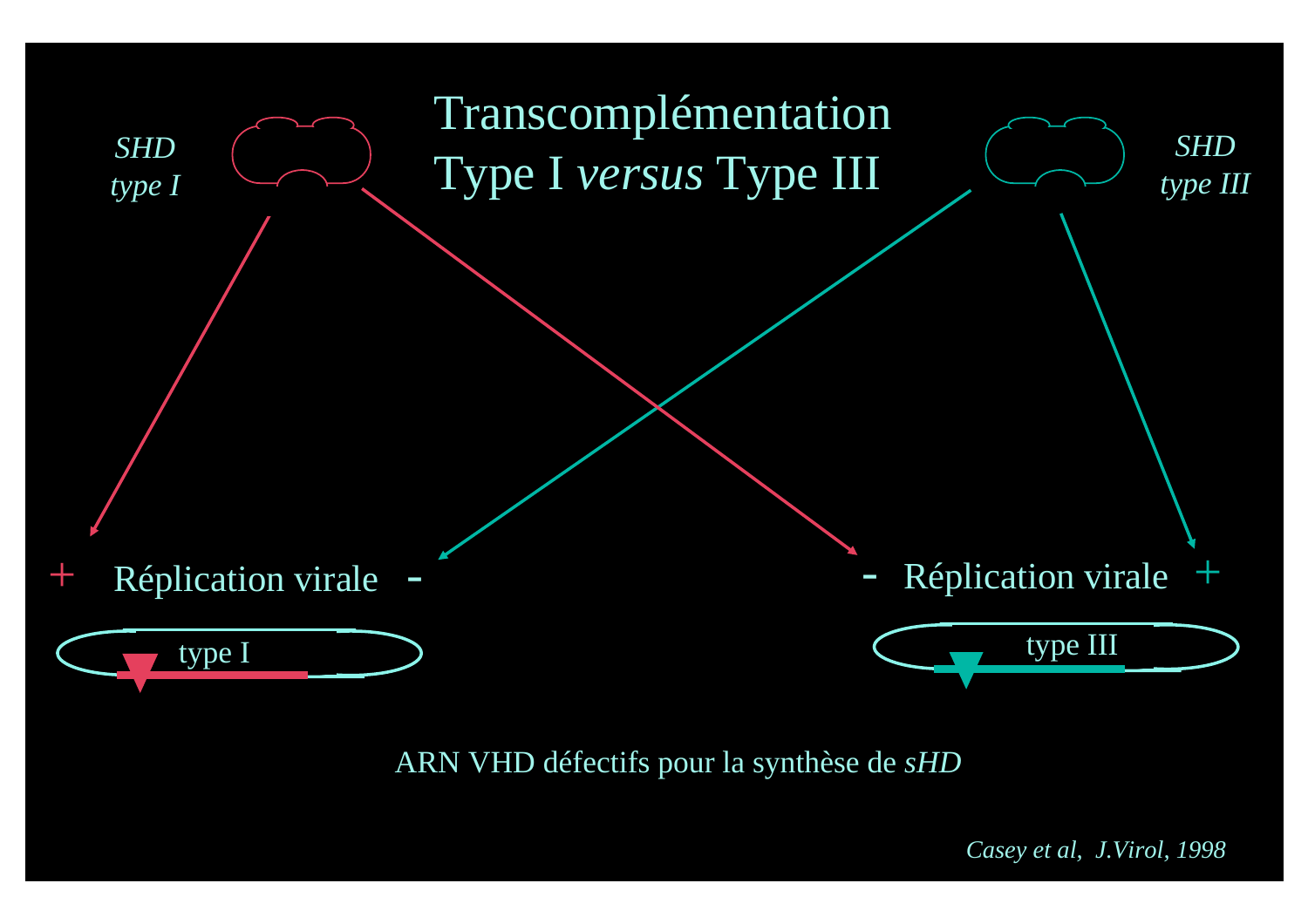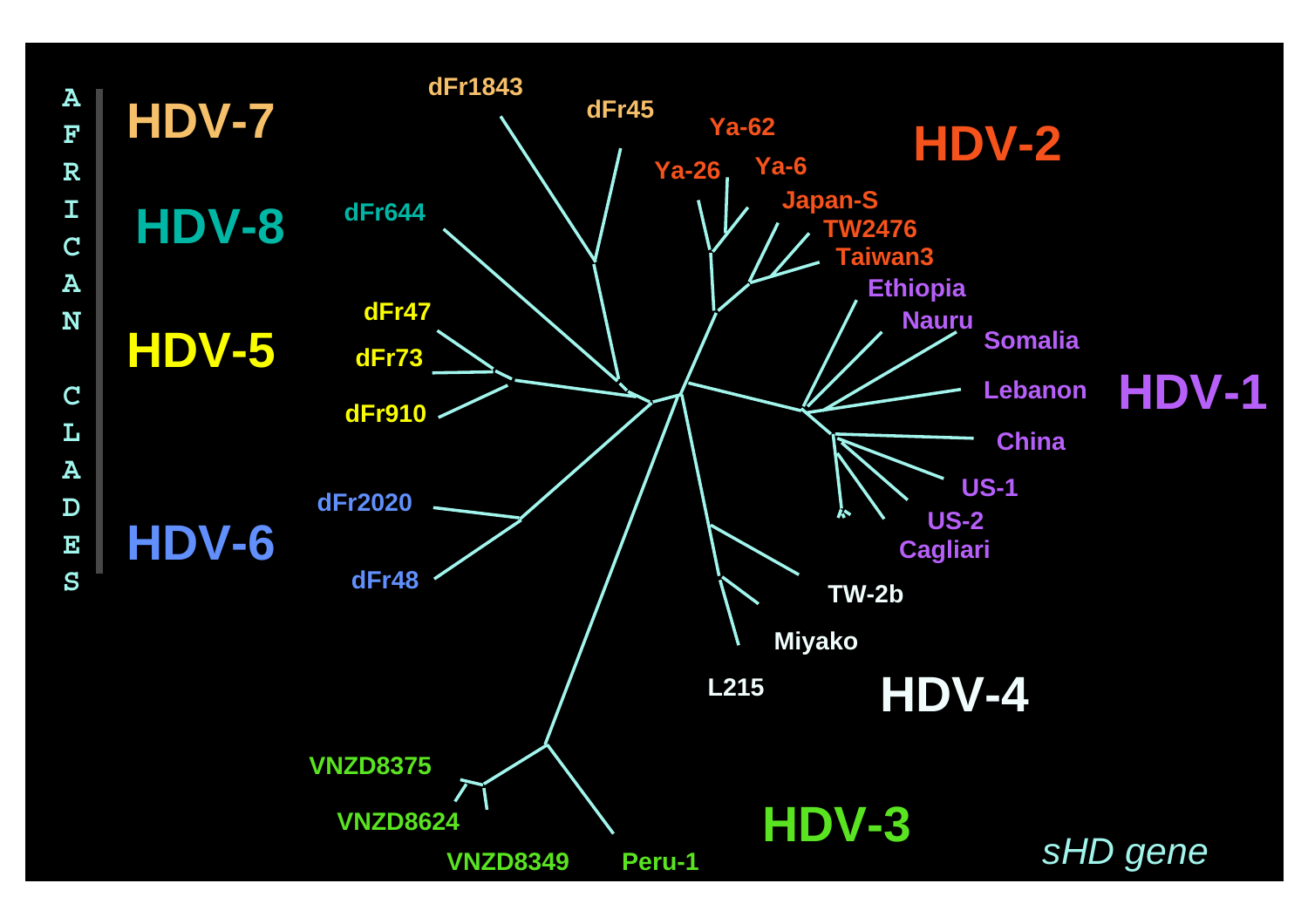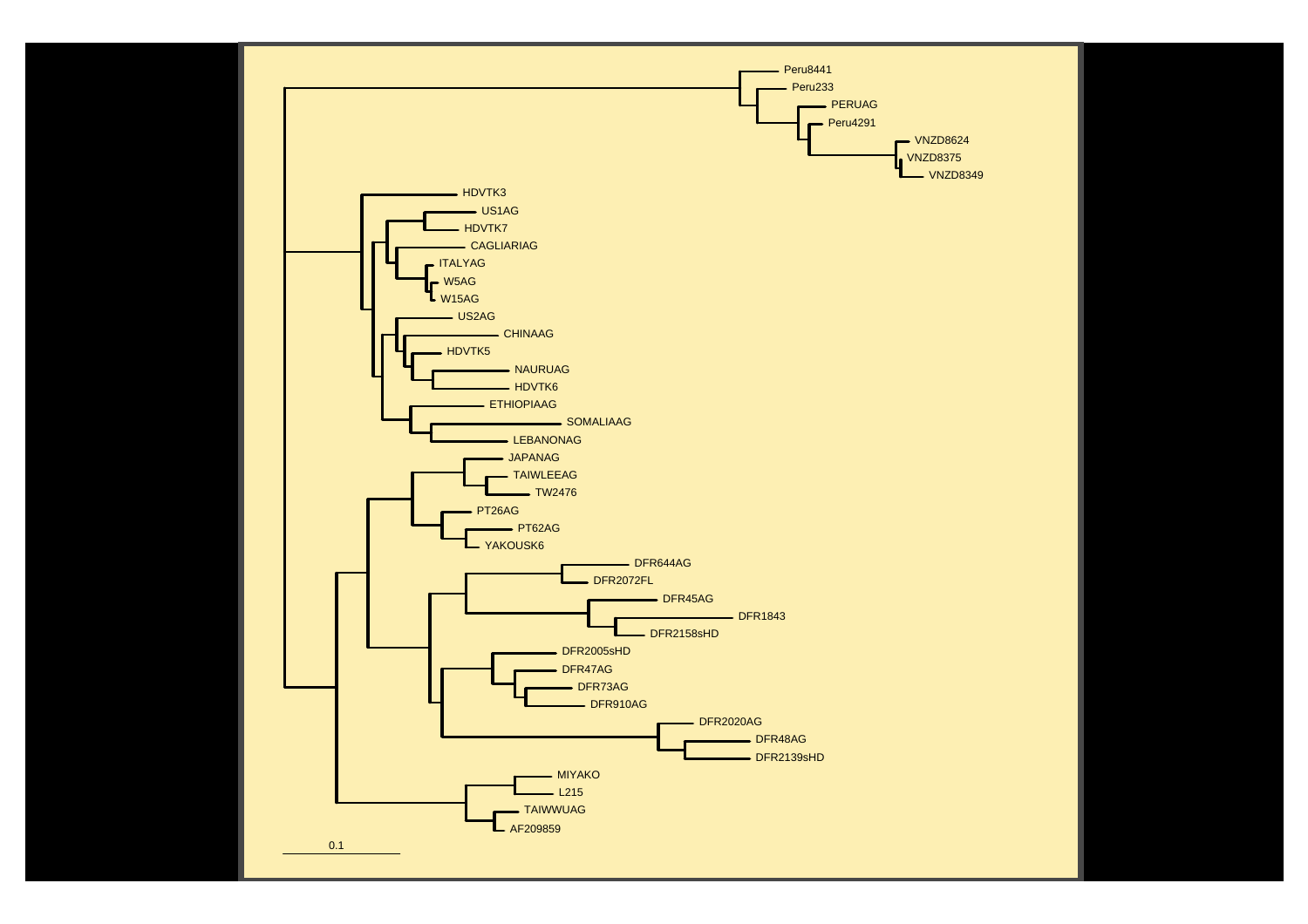

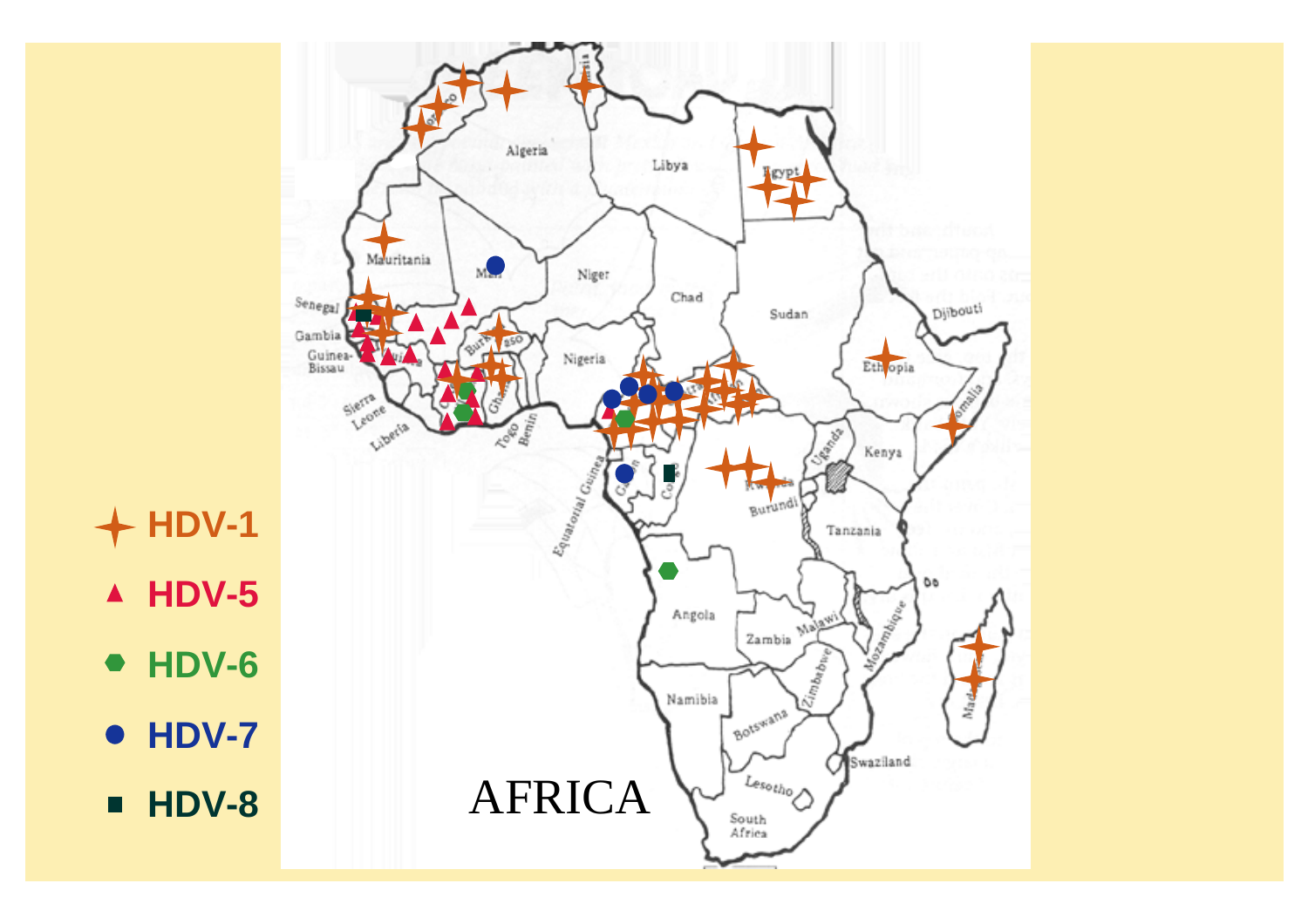



*Gordien et al., in preparation*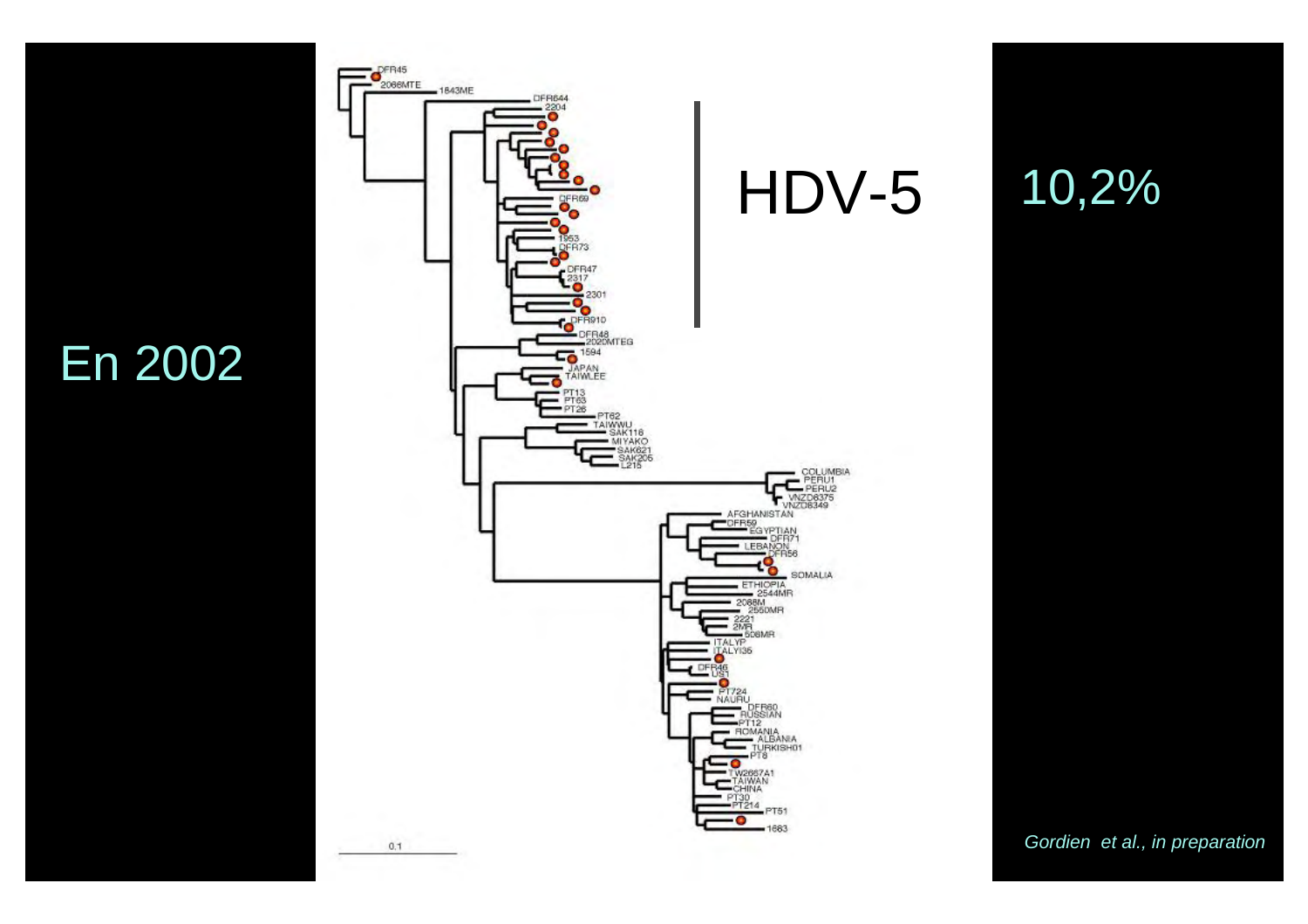

Le genre *Deltavirus* **: au moins 8 clades majeurs suggestion (1) HDV-1 HDV-8**

**HDV / HBV co-(epidemiological)-speciation ? 8 HDV clades** *versus* **8 HBV genotypes**

**HDV comme marqueur des migrations humaines ?**

**HDV variabilité : radiation Africaine large suggérant une évolution ancienne ?**

*Robertson B et al., Arch. Virol. 1998, 143, 2493-2503*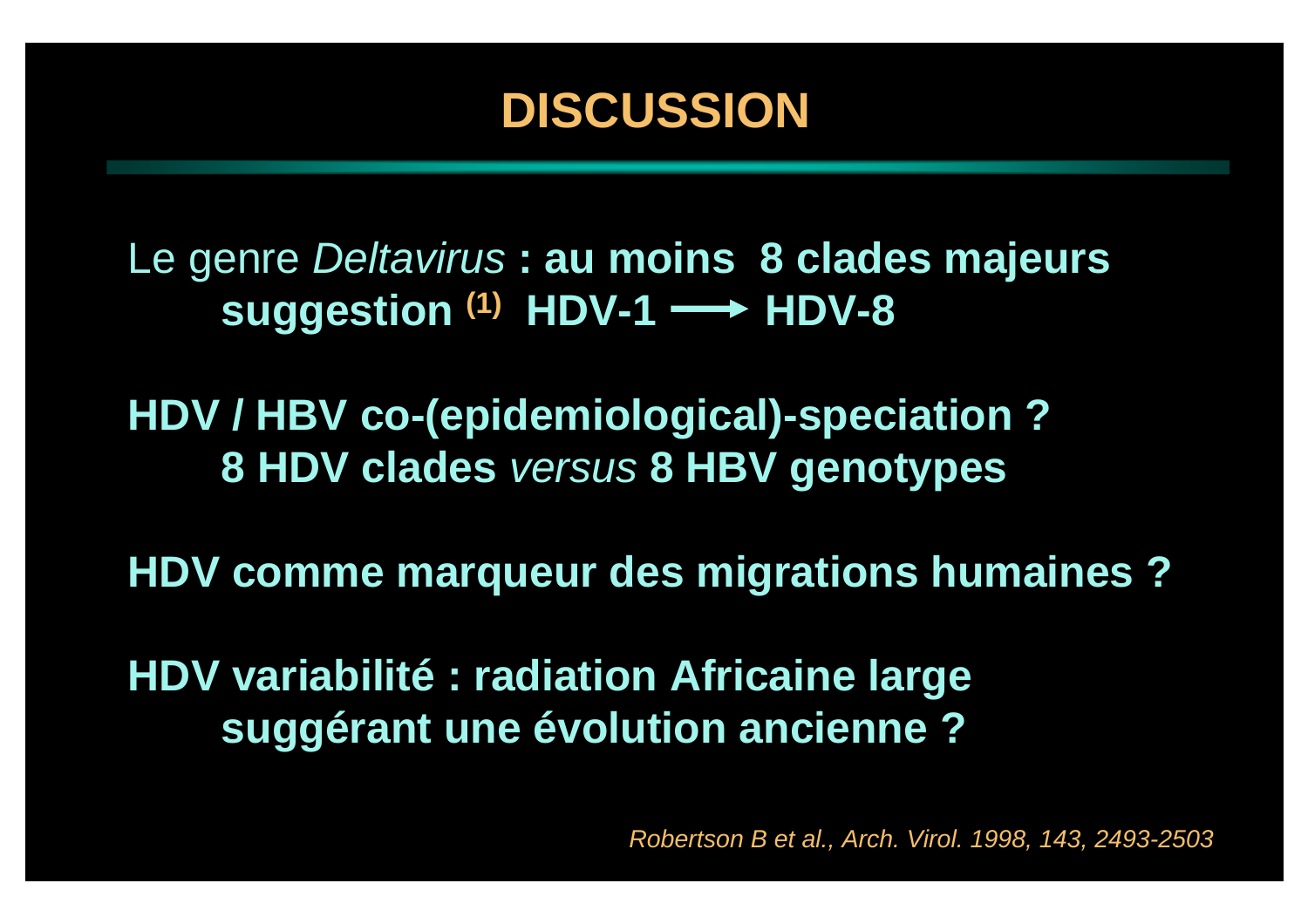| <b>HDV</b>                                         |                        | <b>HBV</b>                                    |
|----------------------------------------------------|------------------------|-----------------------------------------------|
| <b>Clade 1</b>                                     | <b>Ubiquitaire</b>     | <b>HBV/D HBV/B(1,2)</b><br><b>HBV/A HBV/C</b> |
| <b>Clade 2</b>                                     | <b>Asie</b>            | HBV/B <sup>(2)</sup><br><b>HBV/C</b>          |
| <b>Clade 3</b>                                     | <b>Amerique de Sud</b> | $HBV/F^{(3)}$                                 |
| <b>Clade 4</b>                                     | <b>Asie</b>            | HBV/B <sup>(4)</sup>                          |
| <b>Clade 5</b><br><b>Clade 6</b><br><b>Clade 7</b> | <b>Africa/France</b>   | HBV/E <sup>(5)</sup><br><b>HBV/Aa</b>         |

*1 - Flodgren 2000, Saudy 2003; 2 - Kao 2002; 3 - Casey 1996; 4 Moriyama 2003; 5 Gordien 2004*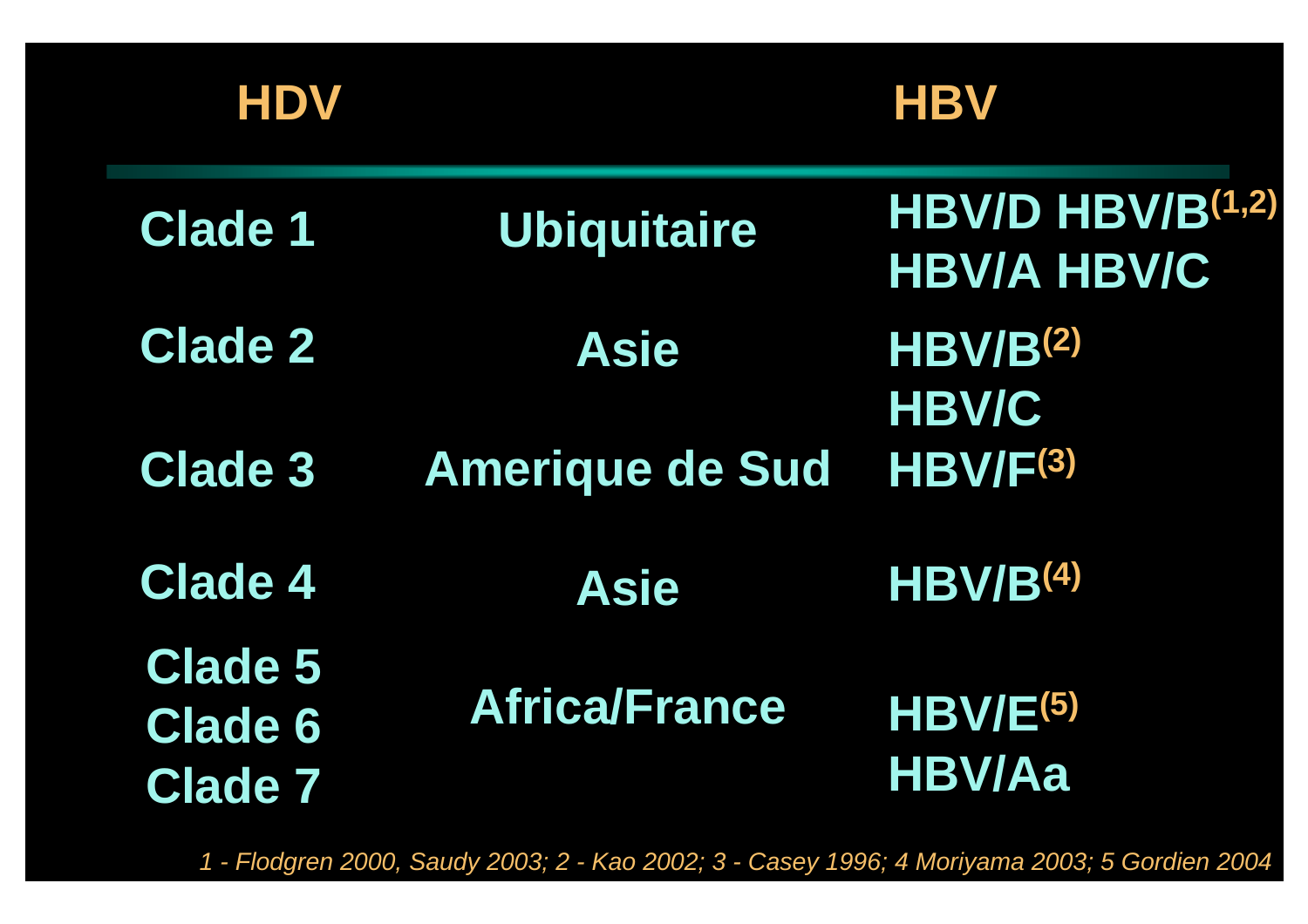## PCR Temps réel : amorces et sondes





#### Ribozyme génomique **Ribozyme anti-génomique**

*Le Gal et al., 2005*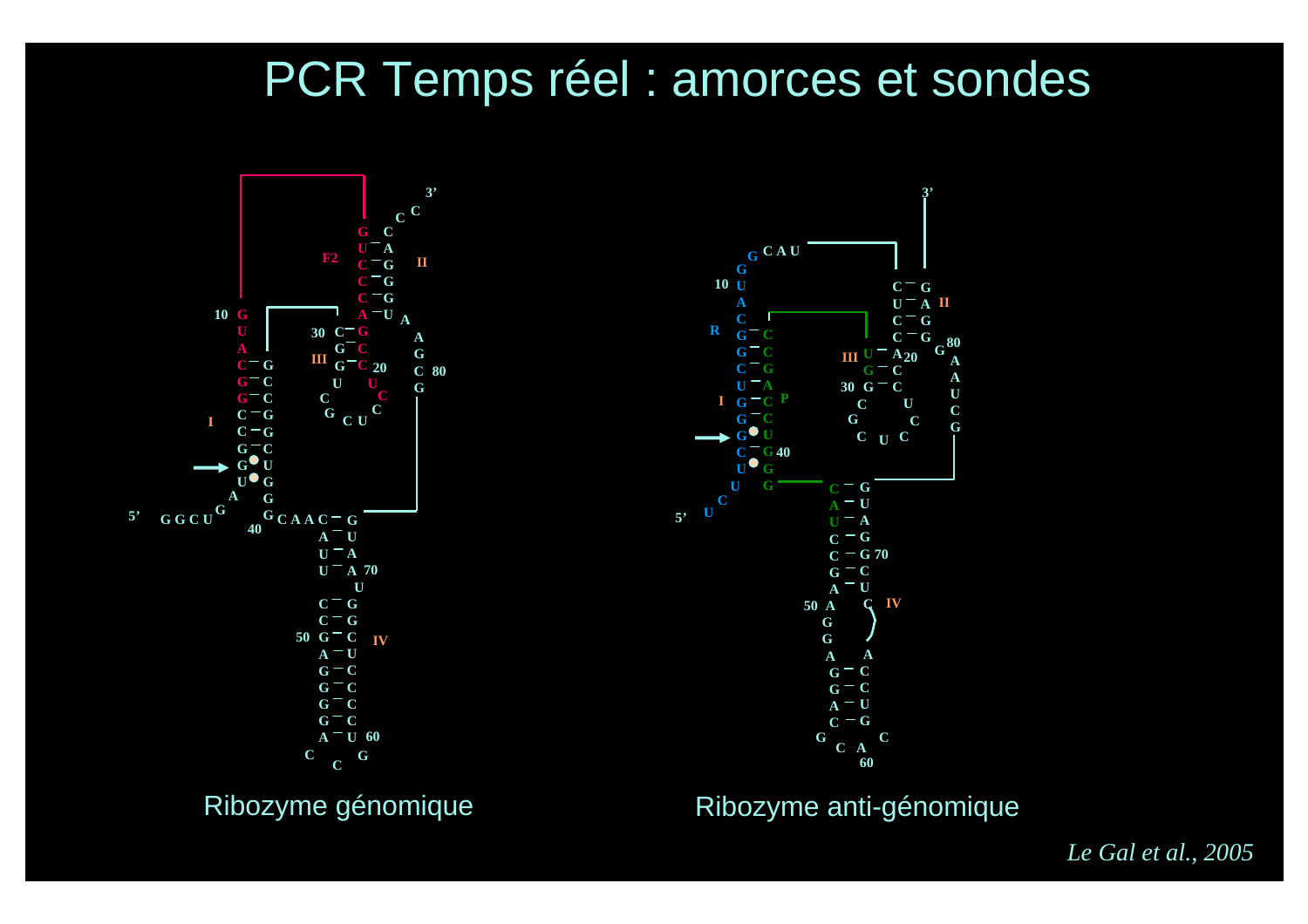## Intérêt du suivi de la charge virale de HDV



PCR qualitative

Charge virale (log<sub>10</sub> copies/ml)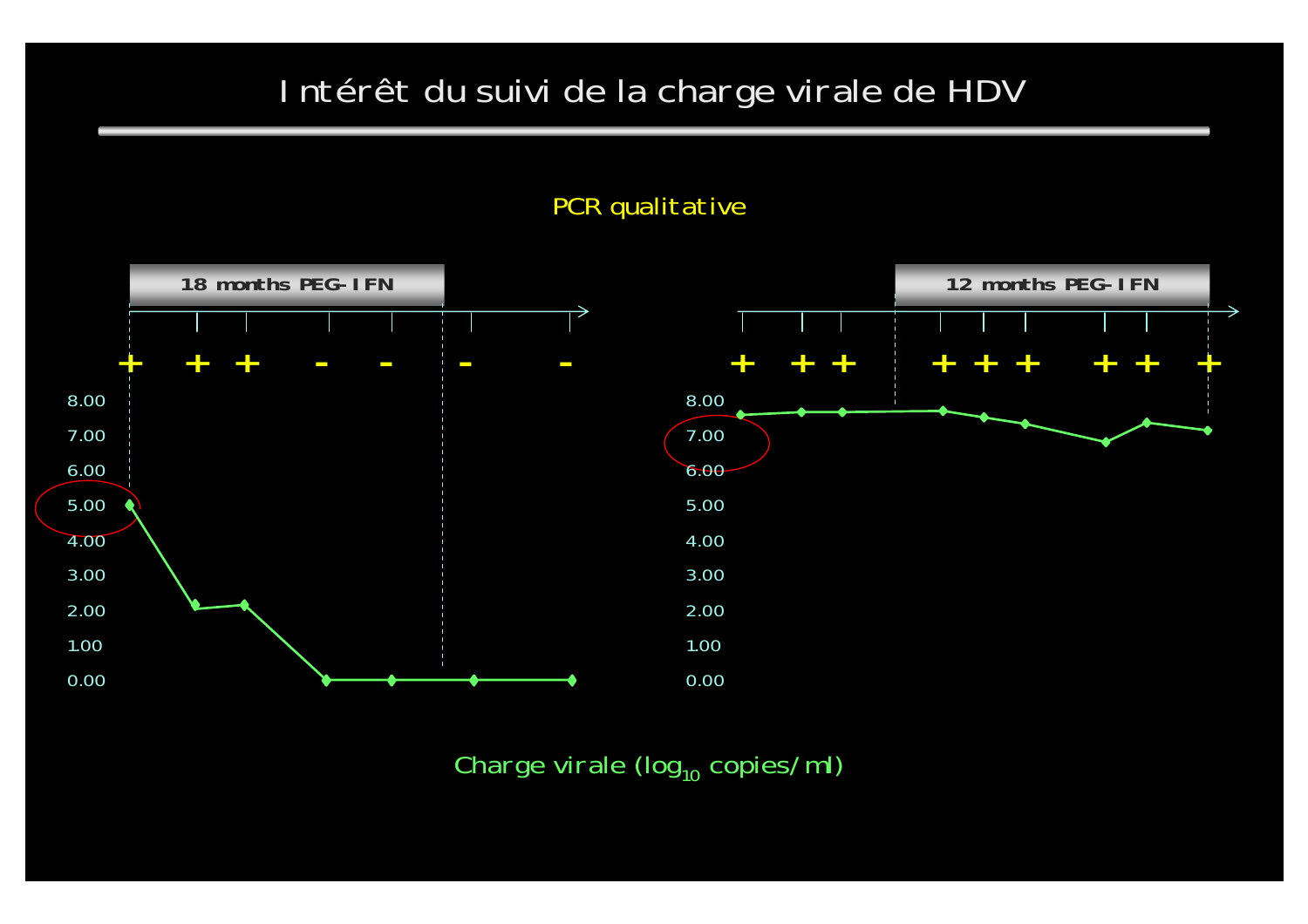### Intérêt du suivi de la charge virale de HDV

PCR qualitative



Charge virale (log<sub>10</sub> copies/ml)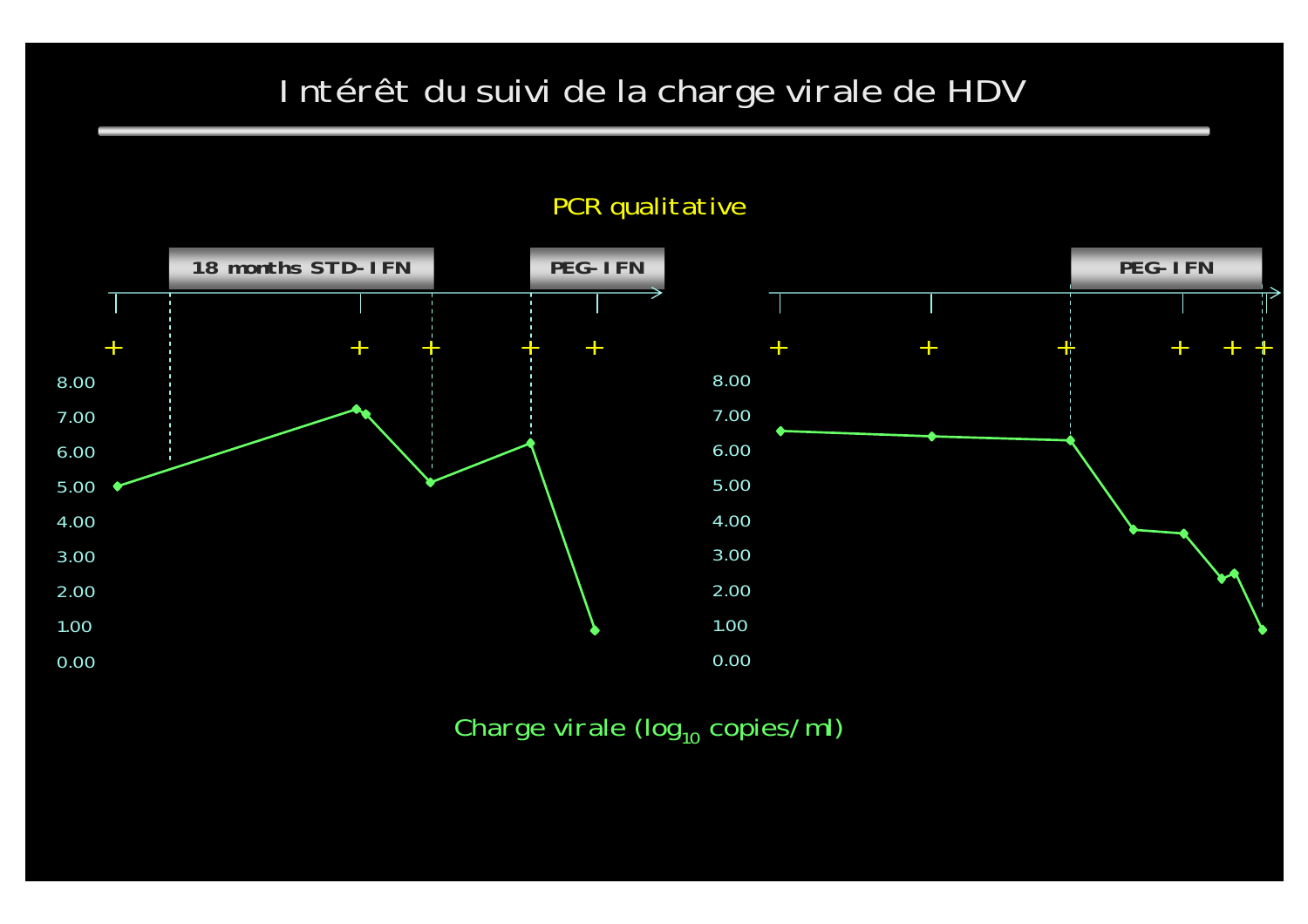

## GeneChip® Probe Arrays



**Image of Hybridized Probe Array**